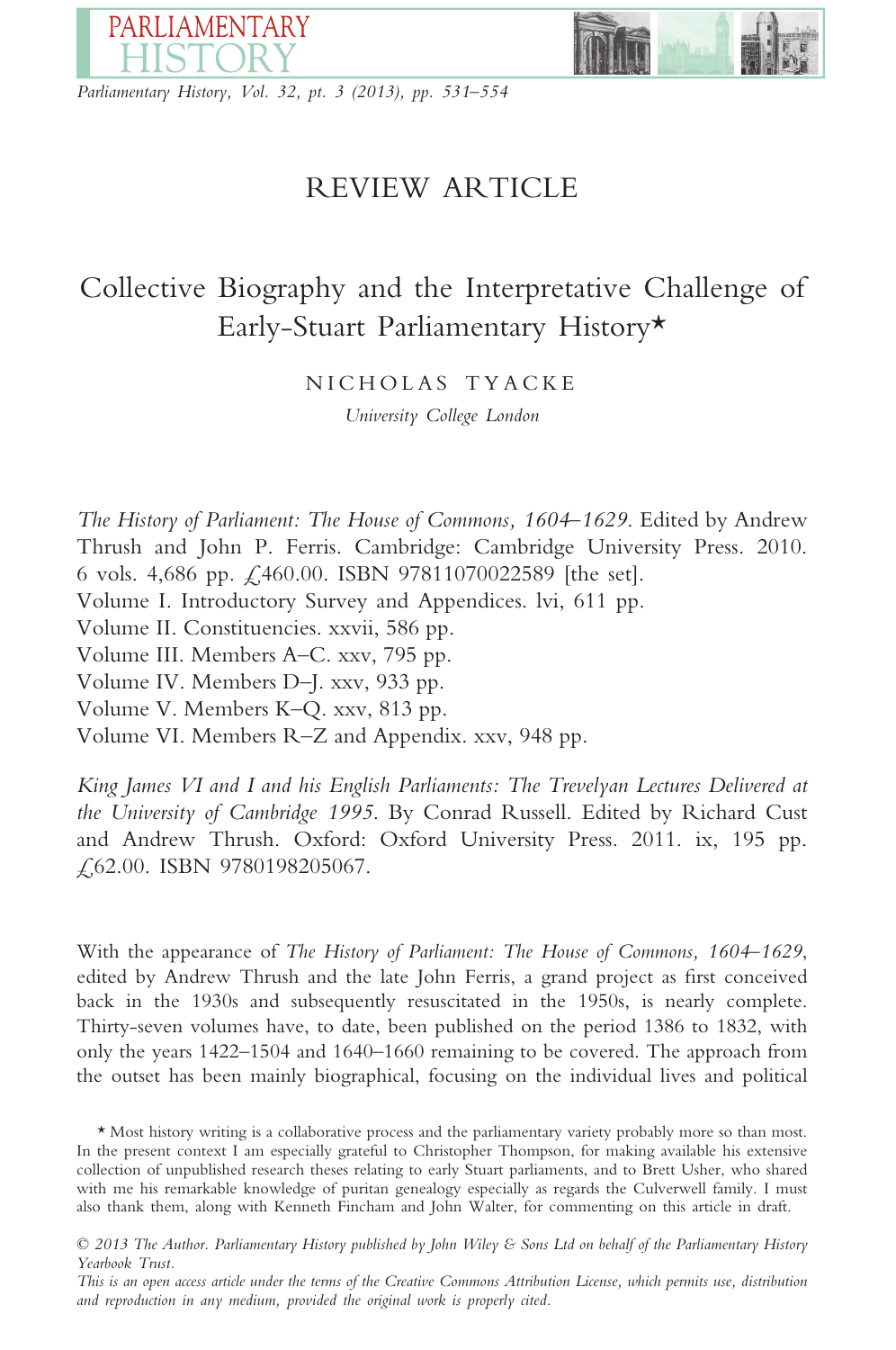### 532 *Nicholas Tyacke*

activities of past members of the house of commons. Until lately, coverage of the house of lords was excluded. Volumes devoted to the Lords in the period 1604 to 1715 are, however, currently in preparation, along with further volumes on the Commons after 1832.1 Nevertheless, a more fundamental question remains as to whether *The History of Parliament* – to give the series its official title – is best constructed along such biographical lines. Are parliaments really the sum of their members? Growing awareness of this problem no doubt partly explains the increasingly-lengthy introductions provided by the more recent section editors. Thrush, for example, devotes most of a volume to providing what he describes as an 'institutional history' of the Commons in the early 17th century.2 His contribution is a fine piece of scholarship. But, one may still legitimately ask, what about some of the wider political, religious, financial, and socio-economic aspects of the subject?

At the most mundane level, of course, the paucity of records surviving for the early history of parliament provides a compelling reason to adopt a biographical approach. Yet such a justification, in terms of insufficient information, cannot hold good for later periods. A more convincing rationale is that the academic founding fathers of the project saw themselves as being in the business of establishing a mass of hard 'scientific' facts, or what today would be called a parliamentary history database. Such an approach had the added attraction of transcending differences of historiographical outlook among some of those involved, notably J.E. Neale and L.B. Namier. For although Namier is said to have been hostile to the kind of whig interpretation of history favoured by Neale, the historian of Elizabethan parliaments, the latter can be found praising the methodology of the former and singling out for special mention his *Structure of Politics at the Accession of George III* (1929). 'The essence of the game . . . is to "biograph" everyone, ask the right questions, and assemble the facts in tables where their significance may be readily grasped.' So Neale stated in 1950, when addressing the Anglo-American Historical Conference. This was the way 'to get behind the formal architecture of constitutions to the men who worked them'.<sup>3</sup>

A similar consensus was also possible as regards making available in print the parliamentary diaries which survive from the later 16th century onwards. In the event, the pioneer here was the American, Wallace Notestein, who, from 1921 to 1966, was mainly responsible for the editing of a succession of such diaries dating from the early Stuart period.4 It would, indeed, be difficult to deduce from the rather austere editorial introductions with which these volumes are furnished that Notestein, like his friend Neale, was a so-called whig, subscribing to the view of English constitutional development summed up

<sup>1</sup> D. Cannadine, 'The History of Parliament: Past, Present – and Future?', *Parliamentary History*, xxvi (2007), 366–86; D. Hayton, 'Colonel Wedgwood and the Historians', *HR*, lxxxiv (2011), 328–55.

<sup>2</sup> *The History of Parliament: The House of Commons, 1604–1629*, ed. Andrew Thrush and John P. Ferris (6 vols, Cambridge, 2010) [hereafter cited as *HPC, 1604–29*], i, p. xxii and *passim*.

<sup>3</sup> L. Colley, *Namier* (1989), 46–61; J.E. Neale, *Essays in Elizabethan History* (1958), 227, 232, 235.

<sup>4</sup> *Commons Debates for 1629*, ed. W. Notestein and F.H. Relf (Minneapolis, 1921); *The Journal of Sir Simonds D'Ewes: From the Beginning of the Long Parliament to the Opening of the Trial of Strafford*, ed. W. Notestein (New Haven, 1923); *The Parliamentary Diary of Robert Bowyer 1606–7*, ed. D.H. Willson (Minneapolis, 1931); *Commons Debates in 1621*, ed. W. Notestein, F.H. Relf and H. Simpson (7 vols, New Haven, 1935); *The Journal of Sir Simonds D'Ewes: From the First Recess of the Long Parliament to the Withdrawal of King Charles from London*, ed. W.H. Coates (New Haven, 1942); *Proceedings in Parliament 1610*, ed. E.R. Foster (2 vols, New Haven, 1966).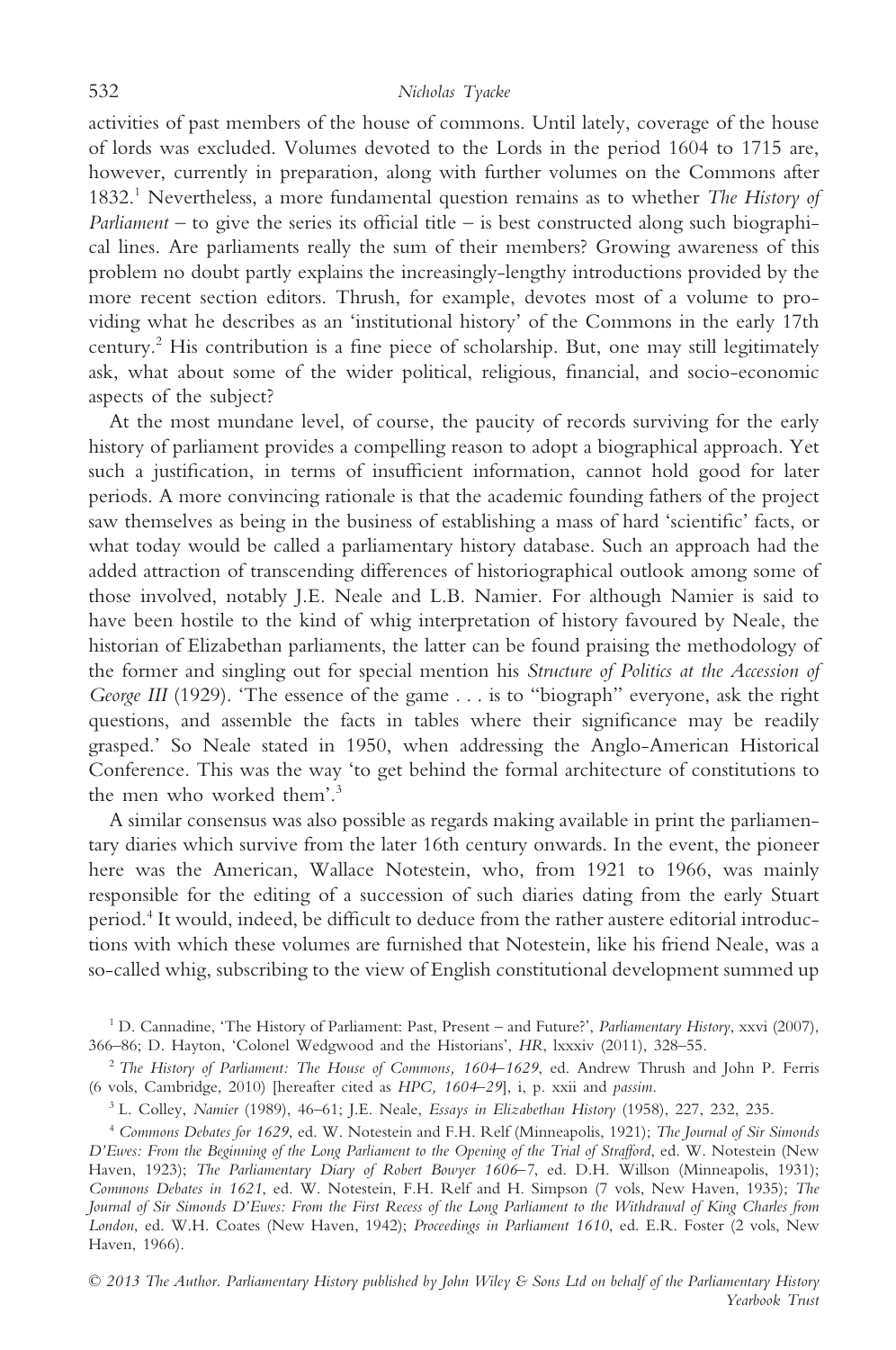in Alfred Tennyson's memorable phrase as a process 'where freedom slowly broadens down from precedent to precedent'. In this scenario, by the end of Elizabeth's reign: 'parliament was ready to claim a greater share in government and to limit the power of the sovereign'.5

Notestein himself never completed the full-scale history that he had sketched out at the beginning of his career in 1924, when he delivered his groundbreaking lecture 'The Winning of the Initiative by the House of Commons'. His protégé, D.H. Willson, however, fleshed out at book length, in 1940, one part of the argument in his *The Privy Councillors in the House of Commons, 1604–1629*. The story which they told between them concerned the waning of crown influence over the conduct of business in the Commons, due to procedural changes – notably the use made of committees – and a lack of effective leadership by government spokesmen. Moreover, the introductory account provided by Andrew Thrush is recognizably in this same tradition.<sup>6</sup> But while Notestein devoted much of his energy to editing MPs' diaries, from the reigns of James I and Charles I, Neale, in contrast, concentrated on writing up the raw materials for Elizabethan parliamentary history, thereby fulfilling an agenda which he, too, had first adumbrated in 1924 with his article on 'Peter Wentworth' and his essay on 'The Commons' Privilege of Free Speech in Parliament'. The puritan firebrand, Wentworth, was portrayed both as playing a formative role in the growth of organised opposition in the Commons and as a spokesman for the allied cause of unrestricted freedom of discussion by MPs. Conflict over Elizabeth's 'church and succession policies . . . hurried on the growth of the House of Commons, as a hot-house hastens the growth of a plant'.<sup>7</sup>

It was not, however, until nearly 20 years later that Neale attempted a general synthesis in his Ford Lectures of 1942. By then his interest in collective biography was very much in evidence. Entitled 'The Elizabethan Parliament' and surviving in typescript, the six lectures are a summary version of the famous trilogy of books that Neale went on to produce.<sup>8</sup> His audience in 1942 was treated at the outset to a statistical

<sup>5</sup> W. Notestein, *The English People on the Eve of Colonization 1603–1630* (New York, 1954), 5, 8 n. 7; *The Poems of Tennyson*, ed. C. Ricks (1969), 489–90. Notestein and Neale established a close working relationship in the early 1920s, which was to endure for almost 50 years.

<sup>6</sup> W. Notestein, 'The Winning of the Initiative by the House of Commons', *Proceedings of the British Academy*, xi (1924–5), 125–75; D.H. Willson, *The Privy Councillors in the House of Commons 1604–1629* (Minneapolis, 1940); *HPC, 1604–29*, i, esp. 369–439.

<sup>7</sup> J.E. Neale, 'Peter Wentworth', *EHR*, xxxix (1924), 36–54, 175–205; J.E. Neale, 'The Commons' Privilege of Free Speech in Parliament', in *Tudor Studies*, ed. R.W. Seton-Watson (1924), 285. It was also in 1924, something of an *annus mirabilis* for Tudor-Stuart parliamentary history, that R.G. Usher published his article 'The Institutional History of the House of Commons, 1547–1641', *Washington University Studies*, xi (1924), 187–254. The Commons' diaries for the Elizabethan period were eventually to be edited in three volumes by T.E. Hartley.

<sup>8</sup> University College London [hereafter cited as UCL], Neale MSS (uncatalogued): 'The Elizabethan Parliament' (Ford Lectures, 1942); J.E. Neale, *The Elizabethan House of Commons* (1949); J.E. Neale, *Elizabeth I and her Parliaments 1559–1581* (1953); J.E. Neale, *Elizabeth I and her Parliaments 1584–1601* (1957). These lectures also serve to refute the claim made by G.R. Elton that Neale changed his mind between writing *The Elizabethan House of Commons* and the two successor volumes: review of Neale, *Elizabeth I and her Parliaments 1584–1601*, *Cambridge Historical Journal*, xiii (1957), 187–9*.* Elton, of course, went on to become one of Neale's fiercest critics: G.R. Elton, *The Parliament of England, 1559–1581* (Cambridge, 1986); G.R. Elton, *Studies in Tudor and Stuart Politics and Government* (4 vols, Cambridge, 1974–92), iii, 156–82. See also M.A.R. Graves, *Thomas Norton: The Parliament Man* (Oxford, 1994); D.M. Dean, *Law-Making and Society in Late Elizabethan England: The Parliament of England, 1584–1601* (Cambridge, 1996).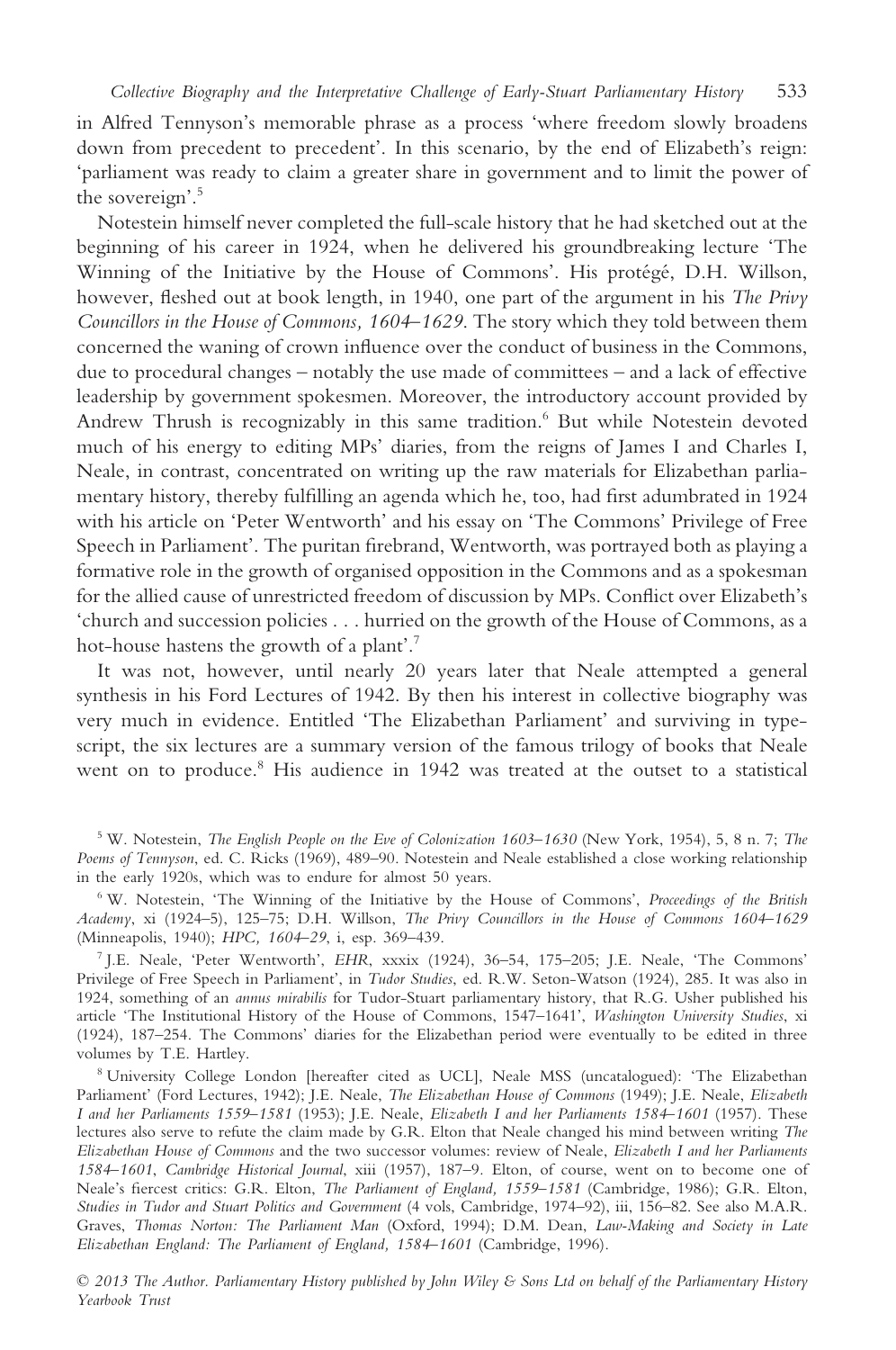demonstration that by the time of the parliament of 1597–8: 'the country gentleman and his brother, the lawyer, had captured the House of Commons', since 'of the 419 members who can be sufficiently identified for classification only about sixty were of the citizen and burgess class'. Numbers were, again, invoked at the beginning of the second lecture, in order to demonstrate the 'phenomenal growth' of Commons' membership during the 16th century, from 296 to 462.<sup>9</sup> Having covered county and borough elections, along with 'procedure', Neale devoted his three remaining lectures to a 'chronological study', the purpose of which was 'to give . . . some idea of the main issues before each parliament, and to build up a picture of the house of commons at work, especially in its relations with the crown'. Freedom of speech provided 'the central theme', particularly as regards Church reform. By the 1580s, puritan clergy and laymen working together had come to constitute 'an opposition party on a national scale, with a parliamentary programme'. This culminated in 1587 with a campaign of 'amazing political precociousness'.<sup>10</sup> Albeit the puritans failed to achieve their religious ends, the constitutional consequence was an 'unstable equilibrium' between the rival claims of crown and Commons. Moreover, in his concluding peroration, Neale insisted that: 'Elizabethan parliamentary history is a story of progress' and, as such, part of the 'steady march from precedent to precedent', as well as a 'prologue to the later drama' of Stuart parliaments.<sup>11</sup>

Nevertheless, a striking feature of the analysis provided by Neale in these lectures and something on which he further elaborated in the last book of his trilogy is the claim that puritanism by the end of the 16th century was a largely spent political force, its rise and decline closely linked to the fate of the conference movement which Archbishop Whitgift and his protégé, Richard Bancroft, had effectively destroyed in the early 1590s. As a result, during the last two parliaments of Elizabeth, in 1597–8 and 1601, a 'change in temper and character' is detectable. Indeed, Neale went so far as to write that the Commons in 1601 exhibited a distinctly 'secular' bias.12 This diagnosis, furthermore, would appear to have been broadly in line with that of Notestein; certainly there is not very much about puritanism in his treatment of Jacobean parliaments. It also fits with the starring role he ascribed to that very un-puritan MP, Sir Edwin Sandys, the great admirer of Richard Hooker. According to Notestein, Sandys was 'the uncrowned king of the Commons in the early years of James'.13 A much more recent historian, however, who definitely took his cue from Neale, was Roger Munden. Picking up on the theme of the 'increasingly secular pre-occupations of the last two Elizabethan parliaments', Munden wrote of the 'dismal failure' of the puritans in the Jacobean parliamentary session of 1604, the first of the new reign, and that puritanism if 'not actually dead . . . came close to being

<sup>9</sup> UCL, Neale MSS: 'The Elizabethan Parliament', Lecture I, pp. 1–2; Lecture II, p. 1.

<sup>10</sup> UCL, Neale MSS: Lecture IV, p. 1; Lecture V, pp. 11, 22.

<sup>11</sup> UCL, Neale MSS: Lecture VI, pp. 18, 24. Note here the apparently Tennysonian echo.

<sup>12</sup> UCL, Neale MSS: Lecture VI, *passim*; Neale, *Elizabeth I and her Parliaments 1584–1601*, pp. 371, 436.13 W. Notestein, *The House of Commons 1604–1610* (New Haven, 1971), 40–1 and *passim*; W. Notestein,

'The Winning of the Initiative by the House of Commons', 164 n. 1; T.K. Rabb, *Jacobean Gentleman: Sir Edwin Sandys, 1561–1629* (Princeton, 1998), 13–16.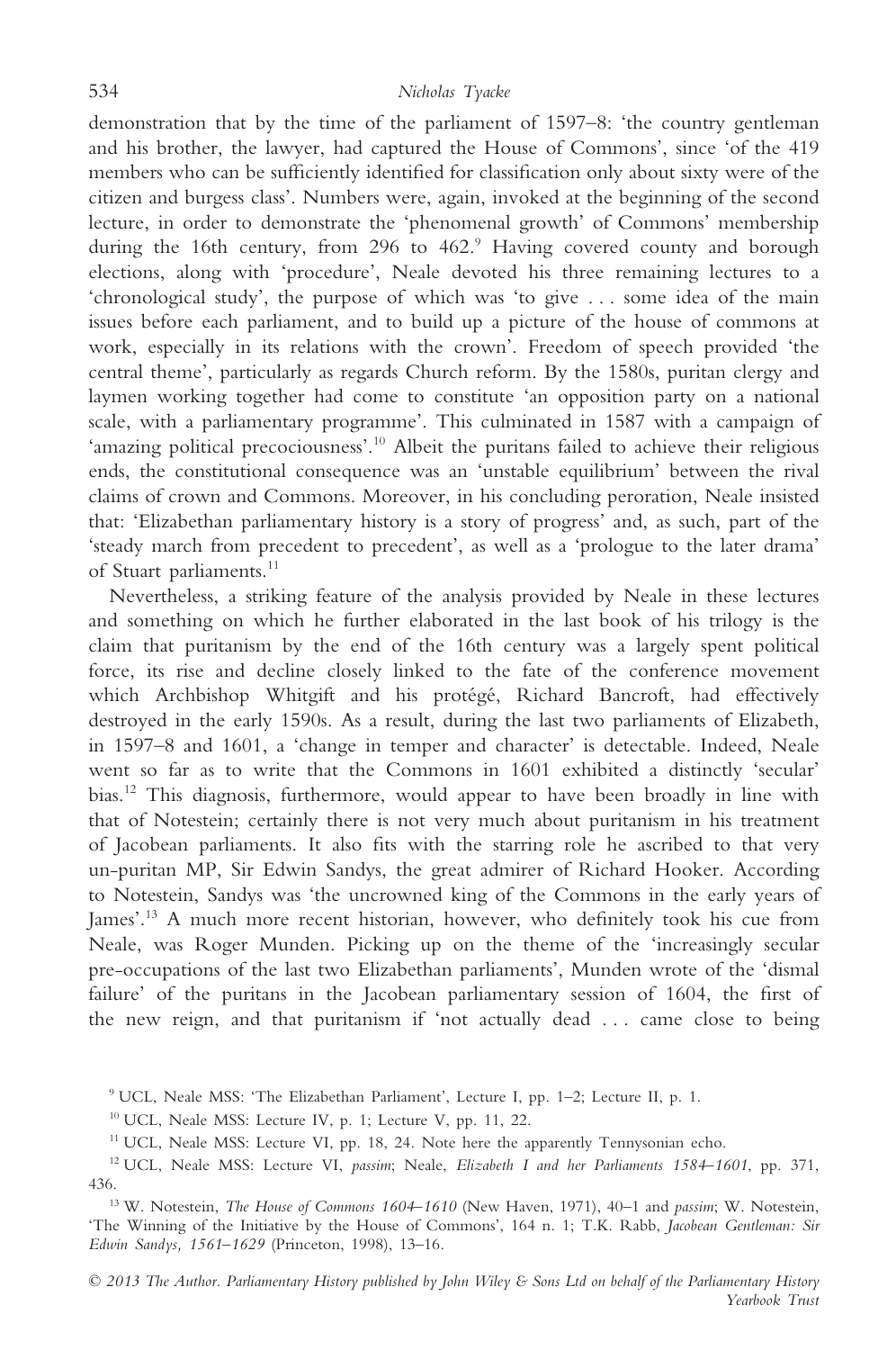moribund'. There was now a 'general lack of enthusiasm' for Church reform. Munden later broadened his investigation of political developments to cover the years 1597 to 1610. The unimportance of puritanism, he argued, was part and parcel of a general absence in the Commons, of anything worthy the name of 'opposition'.14

Yet Munden also provided an appendix to his unpublished 1985 doctoral thesis, which serves inadvertently to undermine his claims about the insignificance of puritanism. This appendix lists 'the top 20% "most active" MPs in each session' between 1597 and 1610. 'Activity' is measured in terms of the aggregate of 'individual nominations to committees', 'recorded reports from committees', and 'recorded speeches in the House'. Remarkably, each of the three sessional lists, provided by Munden, between 1605 and 1610 is topped by Nicholas Fuller, an MP for London and one of the most radical puritans in the Commons.15 Applying the same criteria to the Addled Parliament of 1614, Fuller again comes first.<sup>16</sup> The only Elizabethan parliament in which he had sat was that of 1593, clashing on that occasion with Edwin Sandys and other supporters of a government measure aimed at redefining recusancy so as to include extreme puritans under the same rubric. But it was in the law courts, rather than on the floor of the house of commons, that Fuller had initially won his spurs, first as counsel for Thomas Cartwright and other puritan ministers put on trial in the Star Chamber in 1591 and then, again, appearing for the defence in two high-profile prosecutions brought by the monopolist, Edward Darcy, in 1594 and 1603.17

Although still surprisingly little is known about the background of Nicholas Fuller, a forthcoming book by Brett Usher, on the Culverwell dynasty, sheds some crucial new light. Thus Usher has established that Cuthbert Fuller, brother of Nicholas, was the brother-in-law of Laurence Chaderton, the two men having married Culverwell sisters in about 1578. Cuthbert Fuller died shortly afterwards and his widow Susan, *née* Culverwell, then married William Whitaker. Hence Nicholas Fuller was closely connected to the Cambridge puritan establishment, Chaderton and Whitaker going on to become college heads, respectively, of Emmanuel and St John's. Usher also plausibly argues that Nicholas was the nephew of the former Genevan exile and unyielding puritan layman, William Fuller. The latter had begun his career as an auditor in the Court of Augmentations and, as such, is likely to have first got to know Walter Mildmay, the future founder of Emmanuel College. Moreover, the

<sup>14</sup> R.C. Munden, 'The Politics of Accession: James I and the Parliament of 1604', University of East Anglia MPhil, 1975, pp. 323, 326, 328, 347; R.C. Munden, 'Government and Opposition: Initiative, Reform and Politics in the House of Commons 1597–1610', University of East Anglia PhD, 1985, pp. iv–vi, 177–9. See, however, the rather different account of these events provided in R.C. Munden, 'James I and "the Growth of Mutual Distrust": King, Commons and Reform, 1604–1604', in *Faction and Parliament: Essays in Early Stuart History*, ed*.* K. Sharpe (Oxford, 1978), 66–8.

<sup>15</sup> Munden, 'Government and Opposition', 325–9.

<sup>16</sup> *Proceedings in Parliament 1614*, ed. M. Jansson (Philadelphia, 1988), 536–7 and index *passim*.

<sup>17</sup> T.E. Hartley, *Proceedings in the Parliaments of Elizabeth I*, ed. T.E. Hartley (3 vols, Leicester, 1981–95), iii, 162, 167; Rabb, *Jacobean Gentleman*, 16–17; R.G. Usher, 'Nicholas Fuller: A Forgotten Exponent of English Liberty', *American Historical Review*, xii (1907), 743–60; S. Wright, 'Nicholas Fuller and the Liberties of the Subject', *Parliamentary History*, xxv (2006), 176–213; *The English Revolution c.1590–1720: Politics, Religion and Communities*, ed. N. Tyacke (Manchester, 2007), 14–16.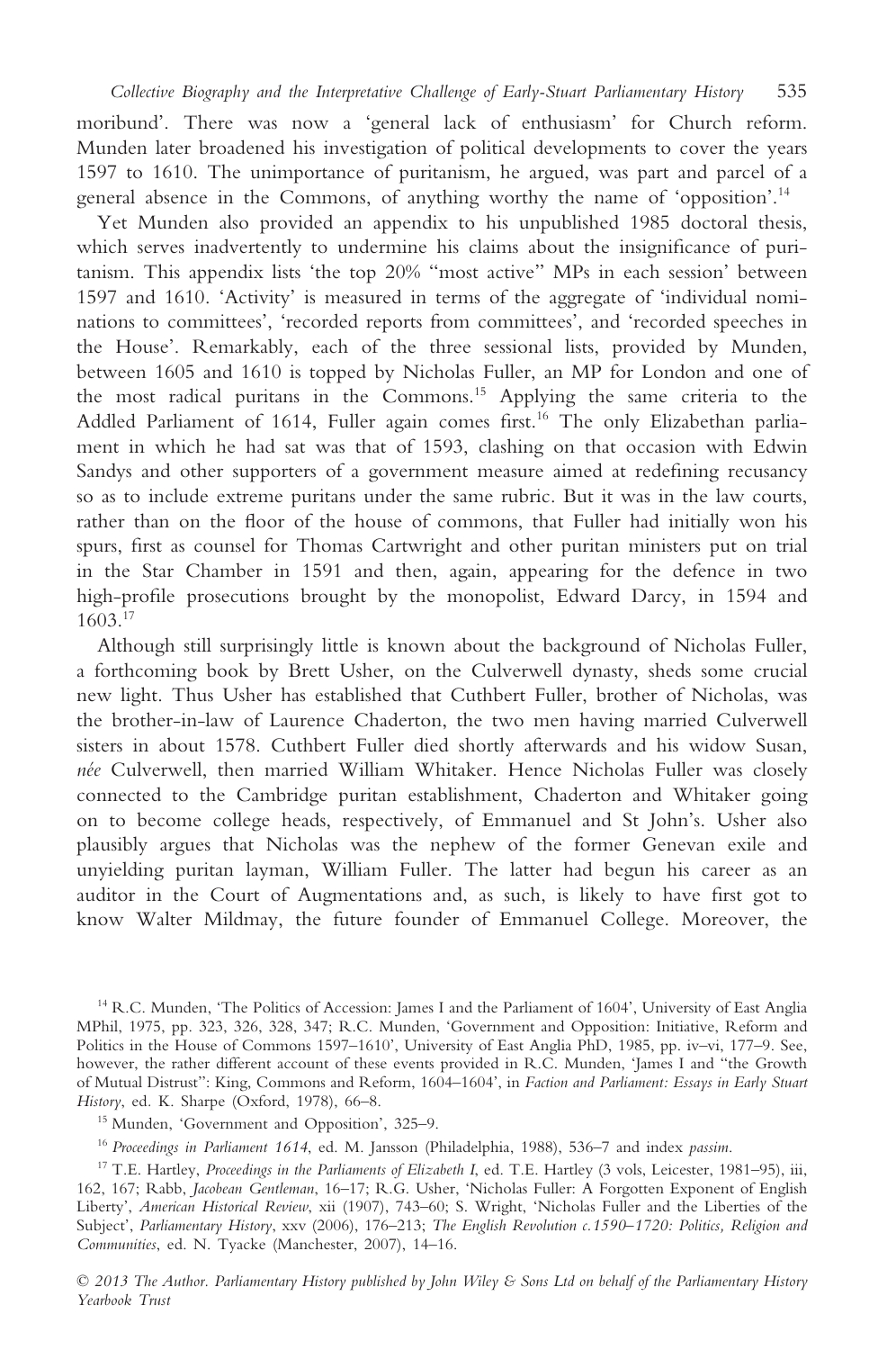London merchants, Nicholas Culverwell, father of Susan, and his brother Richard, were important figures in helping to sustain Elizabethan puritanism.<sup>18</sup>

Nor can Nicholas Fuller be dismissed as an isolated figure in the first Jacobean parliament. Thus, another very active puritan MP was Sir Robert Wingfield, who during the three sessions between 1604 and 1607, oscillated in Munden's rankings from fourth to second place. Other active MPs by the same measure, listed in descending order, included in 1604, the puritans, Sir Francis Hastings, Sir Henry Beaumont, Sir John Heigham, Humphrey Winch, Sir Nathaniel Bacon, Sir Francis Barrington, Sir Thomas Hoby, Sir Edward Montagu, Sir Edward Lewkenor, Sir William Strode and Thomas Wentworth.19 Including Fuller and Wingfield, these 13 were all in the top 47 and their main estates were located in 11 counties.<sup>20</sup> Furthermore, Conrad Russell has argued, in his posthumously-published Trevelyan Lectures, that there was a puritan majority in the Commons at the beginning of this parliament, on the basis of a vote in favour of sitting on Ascension Day – taken on 15 May 1604 and won by 137 to 128. As Russell explains: 'those who thought it a holy day would not wish to sit' unlike 'those who thought it idolatrous to attach holiness to days'.<sup>21</sup> In similar vein, Thrush writes that: 'in 1604 a great swathe of puritan members . . . re-entered the House determined to complete, if possible, the reformation of the Church'.<sup>22</sup>

Munden's claim that puritanism was now verging on the 'moribund', is also difficult to reconcile with the very considerable evidence of politico-religious agitation in the months after the accession of James I. Much of this took the form of petitions to the new king. One of the most intriguing of these is that dealing with 'thinges grievous and offensive' in both 'Comonwealth' and 'Churche' and probably dating from April, or even March, 1603. The 15 Commonwealth grievances are headed by 'monopolies or pattents' while the 16 Church grievances begin with 'subscription urged upon the ministers to certen articles'.<sup>23</sup> Given the highly-critical remarks also made in this document about leading members of the government, including Robert Cecil, it manifestly came from outside such circles – despite Thrush's wild surmise that the author was Sir Julius Caesar, a civil lawyer and senior judge in the high court of

<sup>18</sup> B. Usher, *The Culverwells: The Rise and Influence of a Tudor Family* (forthcoming); S. Bendall, C. Brooke and P. Collinson, *A History of Emmanuel College Cambridge* (Woodbridge, 1999), 33–4, 104; *The Seconde Parte of a Register*, ed. A. Peel (2 vols, Cambridge, 1915), ii, 56, 58; W.C. Richardson, *History of the Court of Augmentations* (Baton Rouge, 1961), 280, and 'Mildmay, Sir Walter', index refs*.*

<sup>19</sup> Munden, 'Government and Opposition', 326–8.

<sup>20</sup> Bedfordshire, Berkshire, Devon, Essex, Leicestershire, Norfolk, Northamptonshire, Oxfordshire, Somerset, Suffolk and Yorkshire: *HPC, 1604–29*, iii, 97–102, 142–86, 169–70; iv, 324–33, 574–83, 619–23, 735–40; v, 117–20, 362–9; vi, 473–82, 695–702, 802–6, 806–14.

<sup>21</sup> Conrad Russell, *King James VI and I and his English Parliaments: The Trevelyan Lectures Delivered at the University of Cambridge 1995*, ed. Richard Cust and Andrew Thrush (Oxford, 2011), 38. The force of this argument is, however, diminished by the facts that in 1607 and again in 1610, this same parliament adjourned for Ascension Day: *HPC, 1604–29*, i, pp. xxxv–vi.

<sup>22</sup> *HPC, 1604–29*, i, 84. Nevertheless, puritanism does not feature greatly in the subsequent accounts of parliamentary developments provided by either Thrush or Russell.

<sup>23</sup> R.G. Usher, *The Reconstruction of the English Church* (2 vols, 1910), i, 285–333; ii, 358–65; P. Collinson, *The Elizabethan Puritan Movement* (1967), 452–9; Munden, 'The Politics of Accession', 347; TNA, SP14/1, ff. 127–32; N. Tyacke, 'Puritan Politicians and King James VI and I, 1587–1604', in *Politics, Religion and Popularity in Early Stuart Britain*, ed. T. Cogswell, R. Cust and P. Lake (Cambridge, 2002), 38–42.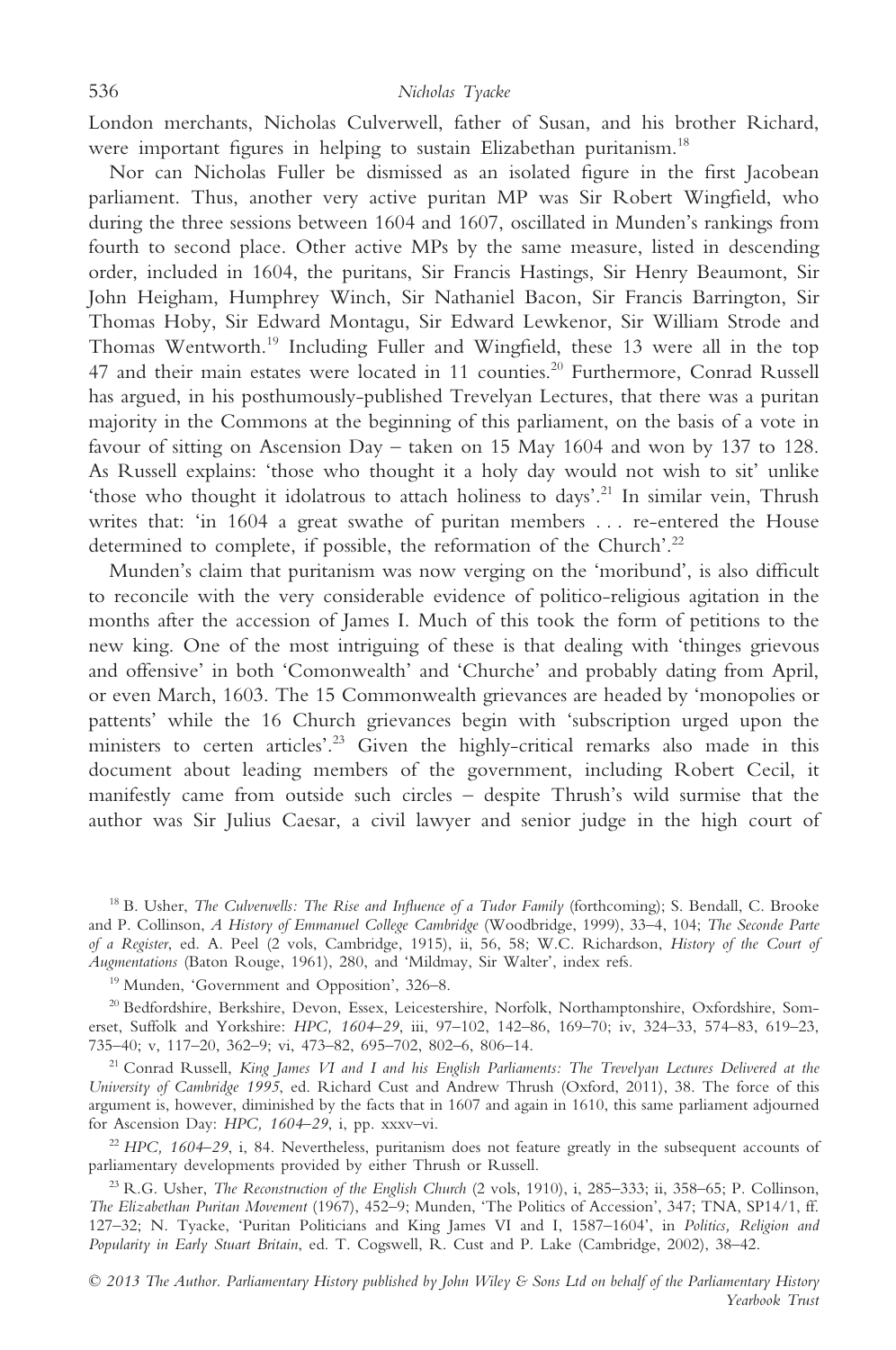admiralty. $24$  This petition may, in turn, relate to two extant lists of proposed parliamentary legislation dating from 1604, one now in the National Archives and the other among the Northumberland manuscripts at Alnwick.<sup>25</sup> Historians disagree about the provenance of these lists, Thrush, for example, describing them as 'an ambitious schedule of legislation' drawn up by 'the government', whereas Munden chose to follow Notestein, who, in his last and posthumously-published book of 1971, suggested 'that two, three, or more MPs confabulating together about the coming session of parliament set themselves to hammer out a list of reforms deemed desirable', and 'having completed such a list they passed it around among their parliamentary colleagues who made copies for themselves'.<sup>26</sup>

The most authoritative discussion of these two 1604 lists of proposed legislation is that by Brian Dunn, again in unpublished thesis form. Revising Notestein's figures, Dunn has calculated that out of a total of 126 suggested bills, 56 are common to both lists. The titles of many of these bills also make it extremely unlikely that they emanated from the government. Under the heading 'matter of estate' they include: 'an acte for the confirmation of the great charter and some additions of liberties of his majesty's princely grace' and another 'declaring sundry priveledges, liberties and orders of the common house in parliament'. A subsequent section 'concerninge the reformation of the churche' itemizes 'an acte for the refourming of certaine points in the book of common prayer, and the rytes and ceremonyes of the church, and the establishment of a learned mynistry' and, among further measures, 'an acte againste pluralities of benefices and non residences'. At least as controversial, however, were some of the suggested 'acts concerninge the generall relief and comfort of the realm', such as those 'declareing the common lawes of the realme concerninge priveledges, monopolies, and lycenses' and 'against purveyors'.<sup>27</sup>

The precise origins of these various legislative proposals remain shrouded in obscurity, as does the genesis of the petition or memorial presented to King James concerning 'thinges grievous and offensive' in Commonwealth and Church. Apropos this last, however, the present writer has argued that it emanated from some of those associated with the late earl of Essex and his failed coup in 1601, and that their chosen messenger was Sir Henry Bromley, who rode post-haste to Scotland in March 1603. Bromley had the requisite *entrée* having attended the christening of Prince Henry at Stirling in 1594 and kept in touch thereafter with the Scottish court. He was also a long-standing supporter of James VI's claim to the English throne, a former Essex conspirator, and a puritan in religion. Furthermore, he was specifically identified in April 1603 as being a puritan emissary to the new king. Apart from his collaboration with Peter Wentworth

<sup>24</sup> *HPC, 1604–29*, i, 174 n. 71. Thrush's suggestion derives from the plea on behalf of civil lawyers included among the list of 'thinges grievous' – itself almost certainly the work of more than one person: TNA, SP14/1, f. 128v. A more convincing candidate in this particular instance, however, is the puritan civilian and former Essex follower, Henry Hawkins: B.P. Levack, *The Civil Lawyers in England, 1603–1641* (Oxford, 1973), 186–7, 237.

<sup>25</sup> TNA, SP14/6, ff. 181–2; BL, Alnwick MS, microfilm 252, vol. 7, ff. 114–15. These lists are transcribed in B.R. Dunn, 'Commons Debates, 1603/4', Bryn Mawr College PhD, 1987, pp. 24–34.

<sup>26</sup> *HPC, 1604–29*, i, 308; Munden, 'The Politics of Accession', 152; Notestein, *The House of Commons 1604–1610*, pp. 47–54.

<sup>27</sup> Dunn, 'Commons Debates, 1603/4', 4–7, 24–34. Dunn did not commit himself as regards the provenance of these lists.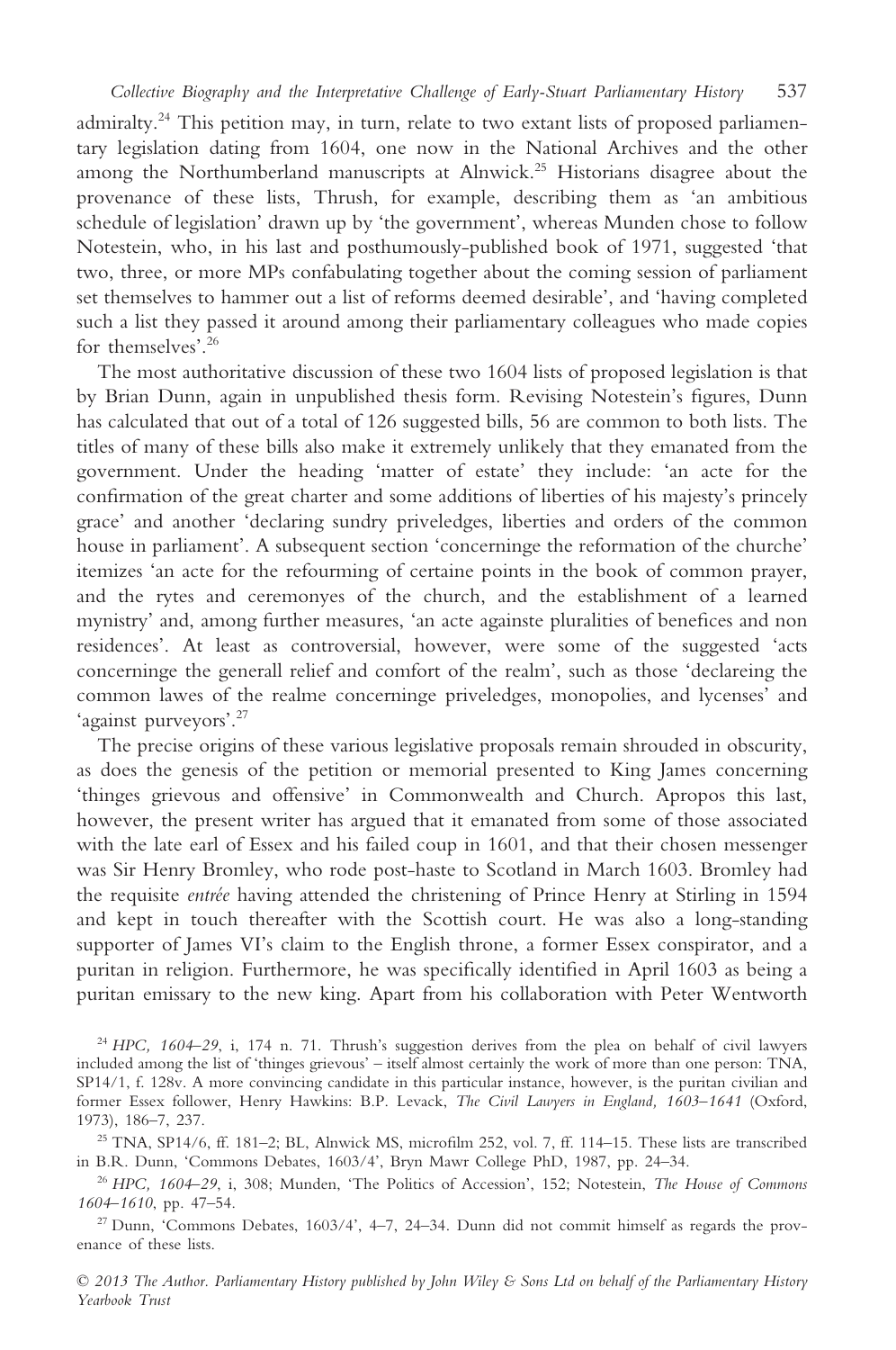### 538 *Nicholas Tyacke*

over the succession question, the main evidence that Bromley was, indeed, a puritan is twofold: first, his apparent passing of a religious test administered by Thomas Cartwright, Stephen Egerton and Walter Travers, at the time of his marriage to Elizabeth Palmer in 1591, and second, a religious treatise dedicated to him in 1595, which includes calls for a 'learned ministry' in order to 'deface idolatrie' and advance the 'gospell'.28

Nevertheless, scepticism has been expressed about the foregoing analysis by Ben Coates, author of the entry for Sir Henry Bromley in the Thrush volumes. His principal counter-argument is that in 1593, Bromley 'entertained' Bishop Richard Fletcher of Worcester at Holt Castle and was, therefore, no puritan, a deduction that seems to confuse good manners with religious outlook.<sup>29</sup> Ironically, however, Coates and his colleagues, elsewhere in these volumes, also provide further evidence of the puritan links of Bromley. In an excellent piece of detective work, Coates himself reveals that Francis Ligon, brother of Bromley's fellow Worcestershire MP in 1604, Sir William Ligon, was a patron of puritan preachers, including Thomas Cartwright.<sup>30</sup> Again, Andrew Thrush notes that in 1605, Anne Fuller, daughter of Nicholas, married Sir John Offley, albeit failing to correlate this with the fact that in the previous year, 1604, Sir John's great-aunt, the widowed Anne Offley (*née* Beswick), had married Sir Henry Bromley at St Lawrence Pountney, London, as his fourth wife.<sup>31</sup> This family connection between Bromley and Fuller is especially intriguing. Lastly, Simon Healy provides evidence that Humphrey Winch was a puritan, which serves to demonstrate that at least five of the six other MPs associated with Wentworth and Bromley over the succession question, in 1593, were all of the same religious persuasion.<sup>32</sup>

Granted that most elections at this period were not contested and that MPs were, instead, 'selected', it does not follow that the process was ideologically neutral. The motives of candidates and their backers were, indeed, both varied and mixed, ranging from the highly personal to the overtly political.<sup>33</sup> Although much angst has been expressed over the years about the appropriateness or otherwise of employing the term 'opposition', it probably makes best sense to envisage a combination of critics and reformers, the most coherent among them being certain puritans.34 As regards other groups involved, a very important role appears to have been played by Henry Wriothesley, earl of Southampton and former Essex conspirator. An extant portrait of Southampton, probably painted during his sojourn in the Tower of London, records the dates of his imprisonment, accompanied by the inscription '*in vinculis invictus*' which

<sup>28</sup> Tyacke, 'Puritan Politicians and King James VI and I, 1587-1604', 21-44.

<sup>29</sup> B. Coates, 'Sir Henry Bromley', in *HPC, 1604–29*, iii, 316–19.

<sup>30</sup> B. Coates, 'Sir William Ligon', in *HPC, 1604–29*, v, 129–31.

<sup>31</sup> A.D. Thrush, 'Sir John Offley', in *HPC, 1604–29*, v, 550–1; Coates, 'Bromley', 316; *The Heraldic Visitation of Staffordshire in 1614 and 1663–4*, ed. H.S. Grazebrook (1885), 224–6.

<sup>32</sup> S. Healy, 'Humphrey Winch', in *HPC, 1604–29*, vi, 802–6; Tyacke, 'Puritan Politicians and King James VI and I, 1587–1604', 23–5.

<sup>33</sup> M.A. Kishlansky, *Parliamentary Selection. Social and Political Choice in Early Modern England* (Cambridge, 1986), 3–101; *HPC, 1604–29*, i, 73–93.

<sup>34</sup> C. Russell, *Unrevolutionary England, 1603–1642* (1990), pp. xiii–iv, 1–57; Tyacke, 'Puritan Politicians and King James VI and I, 1587–1604', 21–44; R. Cust, 'The "Public Man" in Late Tudor and Early Stuart England', in *The Politics of the Public Sphere in Early Modern England*, ed. P. Lake and S. Pincus (Manchester, 2007), 116–43.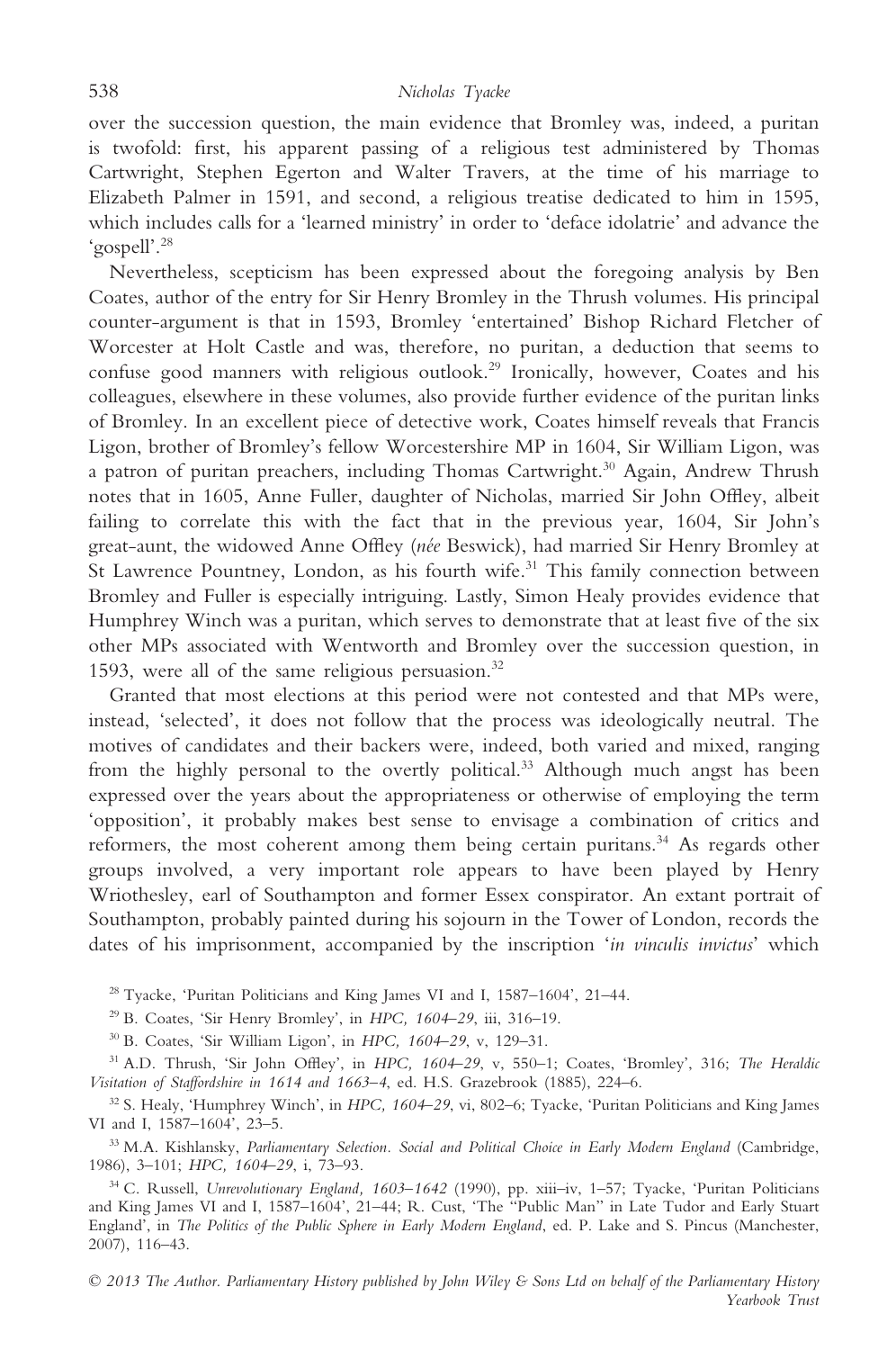literally translates as 'unconquered [albeit] in chains'. One might render the Latin more freely as 'bloody but unbowed' or 'down not out'.<sup>35</sup> This defiant statement has gone unremarked by historians, although it fits with the argument advanced by Neil Cuddy that Southampton, after his release from prison in April 1603, established a distinct 'parliamentary following', the members of which were, nevertheless, willing to co-operate with Robert Cecil – most obviously in backing plans to reform feudal wardship. Conversely, they were opposed to James's scheme for Anglo-Scottish union. One of their most prominent spokesmen, according to Cuddy, was Sir Edwin Sandys (knighted in 1603). Furthermore, it has been suggested that Sandys was instrumental in converting Southampton from Roman catholicism to protestantism. By the end of 1610, Sandys had emerged as the second most active member of the Commons after the puritan Fuller in first place. Four others identified by Cuddy as being in this Southampton group of MPs are Sir Maurice Berkeley, Sir Herbert Croft, Sir Henry Neville and Sir Thomas Ridgeway, none of whom were obvious puritans.36 Along with Sandys, their estates were located in five counties.37

Cuddy, like Russell, is adamant that the parliamentary proposals in 1604 for the reform of feudal wardship were the brainchild of Cecil, but an alternative, and more plausible, tradition ascribes them to puritan circles outside government: 'attempted first by a sort of phanaticks in the beginning of K[ing] James', as Sir Edward Nicholas wrote in 1641.38 Thus wardship features prominently in the 1603 enumeration of 'thinges grievous and offensive' in the Commonwealth and the payment of an annual rent in lieu, by tenants in chief, is proposed: 'and so the mother or the next of kynne in the ascendant lyne to enjoye the wardship of the childe, a thinge more naturall and Christian'. As already indicated, the second part of this document is taken up with 'Churche' grievances. Moreover, the manuscript has subsequently been endorsed on the back with the words: 'A Puritans Plott'. There is evidence, too, that puritans objected especially on religious grounds to the sale of wards. Hence in 1606, and again in 1610, Nicholas Fuller can be found arguing that the practice contravened biblical teaching.<sup>39</sup> At the same time, of course, wardship was very much resented by nobility and gentry right across the religious spectrum. Accordingly, in 1604, Fuller and Sandys were able actively to collaborate on this issue. Nevertheless, puritan involvement may also help to explain why the wardship negotiations which had got under way in March 1604, with

<sup>39</sup> TNA, SP14/1, f. 128; *The Parliamentary Diary of Robert Bowyer*, ed. Willson, 201 n. 2; *Proceedings in Parliament 1610*, ed. Foster, ii, 396.

<sup>35</sup> A.L. Rowse, *Shakespeare's Southampton. Patron of Virginia* (1965), pp. xi, 165. Rowse made no comment on this inscription. For advice concerning it, I am grateful to Timothy Duke and Benet Salway.

<sup>36</sup> N. Cuddy, 'The Conflicting Loyalties of a "Vulgar Counselor": The Third Earl of Southampton, 1597–1624', in *Public Duty and Private Conscience in Seventeenth-Century England*, ed. J. Morrill, P. Slack and D. Woolf (Oxford, 1993), 121–50; Rabb, *Jacobean Gentleman*, 78–9 n. 26; Munden, 'Government and Opposition', 329.

<sup>37</sup> Berkshire, Devon, Herefordshire, Kent and Somerset: *HPC, 1604–29*, iii, 207–14, 748–58; v, 493–502; vi, 57–61, 163–96.

<sup>38</sup> Cuddy, 'The Conflicting Loyalties of a "Vulgar Counselor" ', 128, 130, 134–5; N. Cuddy, 'The Real, Attempted "Tudor Revolution in Government": Salisbury's 1610 Great Contract', in *Authority and Consent in Tudor England*, ed. G.W. Bernard and S.J. Gunn (Aldershot, 2002), 249–70; C. Russell, *The Fall of the British Monarchies 1637–1642* (Oxford, 1991), 253; Russell, *King James VI and I and his English Parliaments*, 21. The present writer has changed his mind on this subject. Cf. N. Tyacke, 'Wroth, Cecil and the Parliamentary Session of 1604', *BIHR*, xlx (1977), 120–5.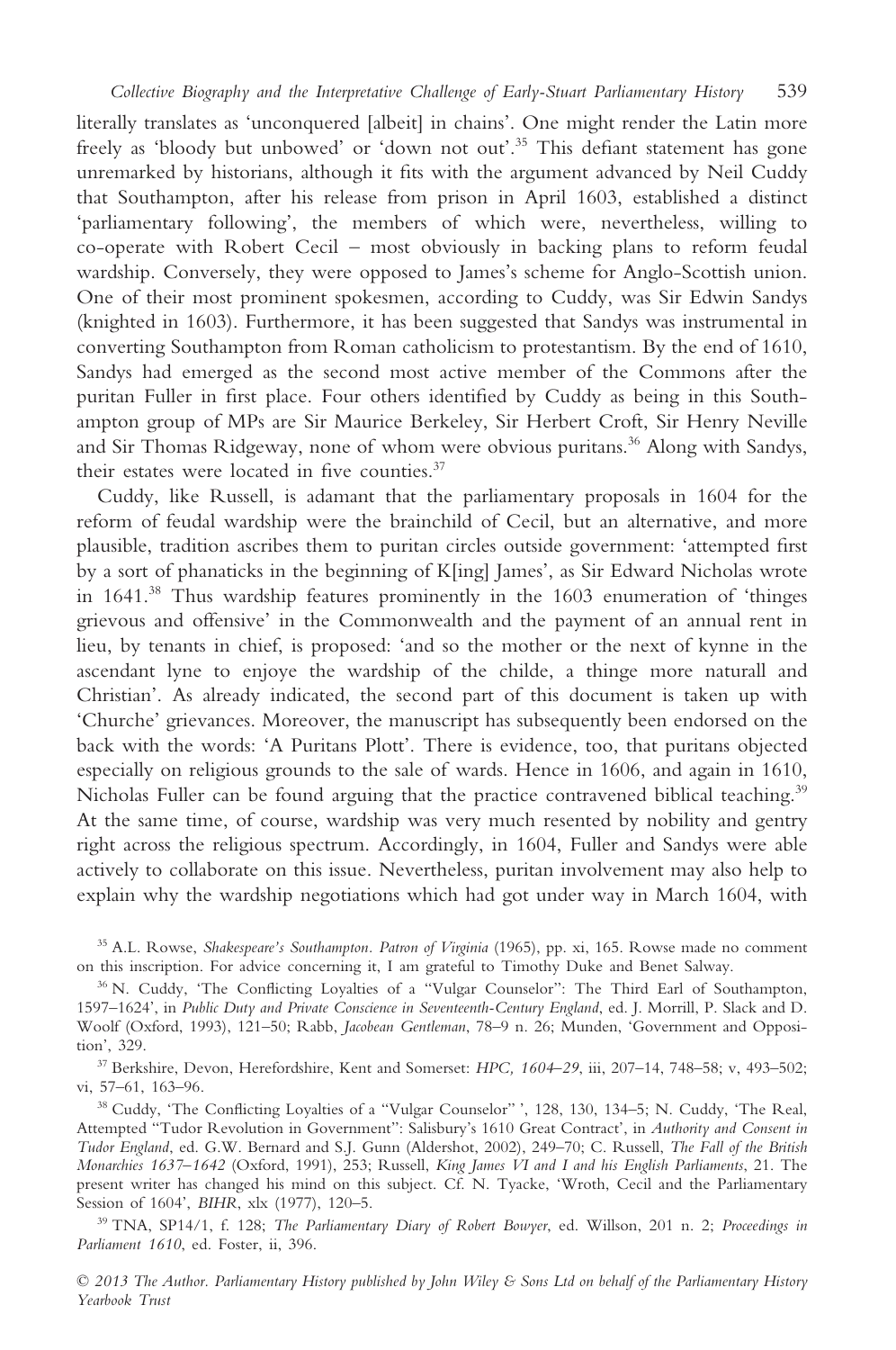#### 540 *Nicholas Tyacke*

the apparent blessing of the government, came to an abrupt halt in the following May. Arguably, the rock of offence was the draft petition agreed by the Commons and intended for joint presentation to the king in the name of both houses of parliament. This petition adduced as the first of a series of 'reasons', for 'taking away the tenures *in capite* and knight service, and the burdens depending on them', that 'it is but a restitution unto the original right of all men by the law of God and nature, which is that children should be brought up by their parents and next of kin, and by them be directed in their marriages'. Invocation of 'the law of God' in this way not only served to raise the legal stakes but also brought into question the propriety of compensating the crown for the redress of such a manifest injustice.<sup>40</sup>

Addressing the Commons in July 1604 at the end of the first session, King James remarked with reference to 'religion' that: 'I can not enough wonder that in three dayes after the beginning of the parlement men should goe contrary to theyr othes of supremacy. In my first speech I did litely note those of that novelty. I did not thinck they had been so great, so proude, or so dominant in your house.' In that earlier speech he had referred explicitly to 'the puritanes and novelists', with 'their confused forme of policie and paritie', as a 'sect unable to be suffred in any well governed commonwealth'.41 The issue of Church reform had, indeed, been raised on 23 March, the third day of parliament, in motions by Sir Robert Wroth and Sir Edward Montagu and a number of bills had resulted, including three on the subjects of 'pluralities of benefices with cure', 'scandalous and unworthy ministers', and 'for the providing of a learned and godly ministry'. Yet Munden is very dismissive of such measures, none of which reached the statute book, along with the petition for 'dispensation' of 'some godly ministers in matters indifferent and of ceremony'. They consisted, in his words, of the 'same old bills' and the 'same old petitions' from the past.<sup>42</sup> Nevertheless, the very fact of their reappearance from session to session between 1604 and 1610 served to keep alive in the minds of puritans, the possibility of an alternative to the religious *status quo*. Moreover, ecclesiastical and temporal grievances were, in 1610, to be spliced together by the Commons in petitions to the king reminiscent of that of 1603 on 'thinges grievous'.43

Whereas Church reform was of continuing concern throughout the first Jacobean parliament, the issue of wardship remained in abeyance after 1604 for some six years – despite an attempt by Fuller to revive it in 1606. Meanwhile, the question of Anglo-Scottish union increasingly took centre stage. Critics were understandably alarmed by the royal proposals and their potential threat to English common law by the erection of 'a new kingdom of Great Britain'.<sup>44</sup> Nor would a reading of the published works of

<sup>40</sup> P. Croft, 'Wardship in the Parliament of 1604', *Parliamentary History*, ii (1983), 39–48; Rabb, *Jacobean Gentleman*, 97–102; *CJ*, i, 227–8; Russell, *King James VI and I and his English Parliaments*, 88.

<sup>41</sup> Dunn, 'Commons Debates, 1603/4', 93, 1268; TNA, SP14/8, f. 188; *The Political Works of James I*, ed. C.H. McIlwain (Cambridge, MA, 1918), 274.

<sup>42</sup> *CJ*, i, 150–1, 235; *LJ*, ii, 353–4; Munden, 'The Politics of Accession', 346.

<sup>43</sup> S.B. Babbage, *Puritanism and Richard Bancroft* (1962), ch. 8; *Proceedings in Parliament 1610*, ed. Foster, ii, 253–71.

<sup>44</sup> *The Parliamentary Diary of Robert Bowyer*, ed. Willson, 201 n. 2; Russell, *King James VI and I and his English Parliaments*, 138. Russell makes a powerful case that the union debates involved issues of 'basic constitutional principle'. King James held 'a view of the state far more personal and paternalist than was congenial to many of the Commons': Russell, *King James VI and I and his English Parliaments*, 72–3.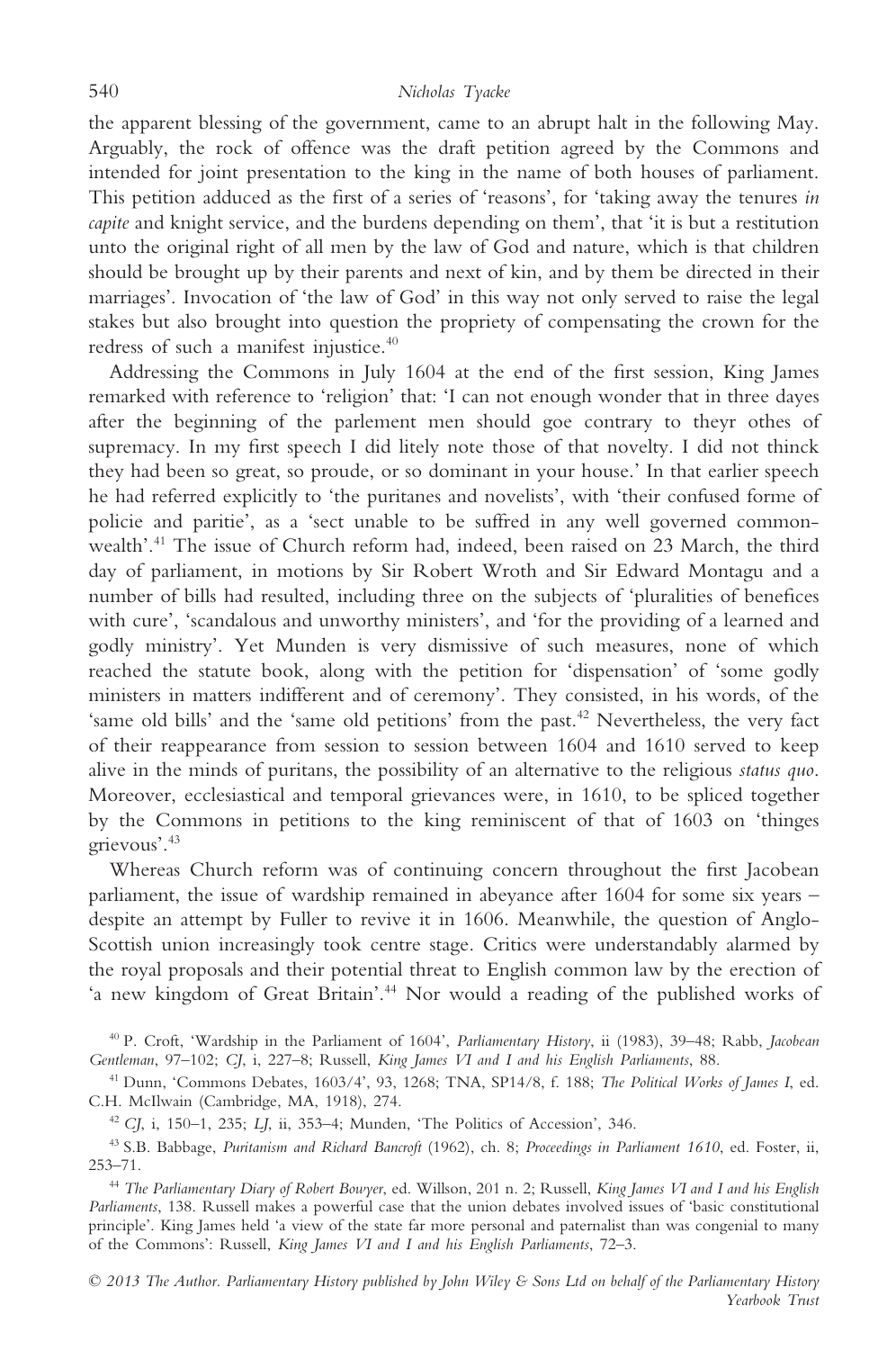James have afforded them much reassurance on this issue, his claim that Scotland was an absolute monarchy conflicting, for example, with the views of Sandys who postulated a contractual basis for kingly rule. Similarly, the king's exegesis of the Book of Samuel, along absolutist lines, was at variance with Fuller, who maintained that the power of rulers was limited by the law of God. In the event, such was the opposition to the union that the government was forced to scale down its legislation to an act repealing hostile laws.<sup>45</sup> All this, however, was against the backdrop of deepening financial difficulties due to a mismatch between government revenue and expenditure, which had first manifested itself during the Elizabethan war with Spain.<sup>46</sup> Peace in 1604 brought a brief respite, but the need to increase income, whether by parliamentary or prerogative means, remained urgent. Hence, on the one hand, the initial interest expressed by the government, during the 1604 parliamentary session, in commuting the profits of wardship into a higher yielding and more regular source of income. Cecil hoped, in addition, to reach a similar arrangement over the even more unpopular royal right to purveyance. On the other hand, in 1606 he also embarked on the high-risk strategy of increasing customs revenue by virtue of the royal prerogative and in the form of impositions.<sup>47</sup>

This 'problem of money' is, indeed, a theme to which Conrad Russell repeatedly returned in his ongoing investigation of early Stuart politics. It was not enough, he convincingly argued, to explain away the financial difficulties of James I simply as a function of royal extravagance. There existed a deeper structural problem, of how to harness the wealth of the nation more effectively to the growing revenue needs of the state. To this subject we can now turn for a final summation by Russell in his Trevelyan Lectures. The need for enhanced 'military spending', in time of peace as well as war, was a key element in the situation. Even 'had James's extravagance been controlled, much, or even all, of the saving would have been eaten up in the things on which he should have been spending money: the gross shortage would have remained'. Nevertheless, the spendthrift ways of the monarch served to make matters worse. Despite his reputation as a 'revisionist', Russell was clear that the financial problems of the government had constitutional implications, threatening the very survival of parliament as an institution. Here it is also worth recalling the remark of Henry Howard, earl of Northampton, in 1606 that: 'if the king should work by his prerogative he should be rich as Croesus'.48

Financial matters were, in fact, the main preoccupation of the two parliamentary sessions of 1610, focusing on the Great Contract, of which wardship provided the central plank, until overtaken by the explosive issue of impositions. Eric Lindquist has persuasively argued that the crown and its critics had different ends in mind throughout,

<sup>48</sup> Russell, *King James VI and I and his English Parliaments*, 164,–7, 175; *CJ*, i, 271.

<sup>45</sup> *The Political Works of James I*, ed. McIlwain, 53–70; *Proceedings in Parliament 1614*, ed. Jansson, 312; N. Tyacke, 'The Puritan Paradigm of English Politics, 1558–1642', *HJ*, liii (2010), 538–9; B. Galloway, *The Union of England and Scotland 1603–1608* (Edinburgh, 1986), 120–7.

<sup>46</sup> F.C. Dietz, *English Public Finance 1485–1641* (2nd edn, 2 vols, 1964), ii, 49–99; *The Estates of the English Crown 1558–1640*, ed. R.W. Hoyle (Cambridge, 1992), 16.

<sup>47</sup> Croft, 'Wardship in the Parliament of 1604', 39–48; E. Linquist, 'The King, the People and the House of Commons: The Problems of Early Jacobean Purveyance', *HJ*, xxxi (1988), 549–70; P. Croft, 'Fresh Light on Bate's Case', *HJ*, xxx (1987), 523–39.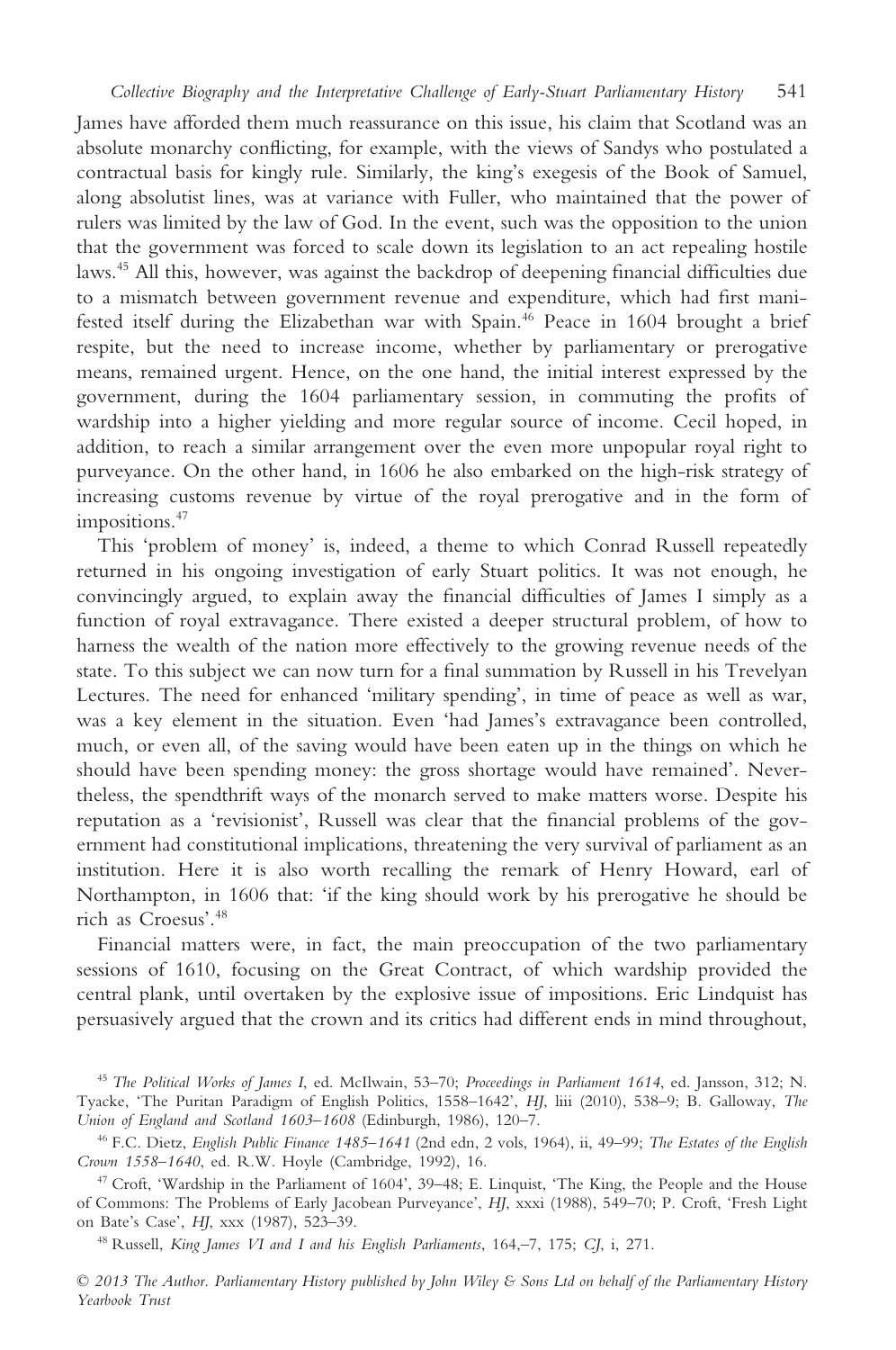the enormous demand of the former for  $\text{\textsterling}200,000$  annual support and  $\text{\textsterling}600,000$  supply being at cross purposes with the desire of the latter to abolish wardship followed by impositions. It is also an extreme example of what Russell has called 'a dialogue of the deaf'. As in 1604, Sandys emerged as the leading Commons' negotiator.<sup>49</sup> Although Fuller was now seemingly kept on a fairly tight leash as regards wardship, he and his fellow puritan, Thomas Wentworth, son of Peter, managed ultimately to stir up an ideological hornets' nest over the legality of impositions. Not content to argue that these levies on trade were against the law of the land, they also invoked the Bible. In this context, Fuller used some of the same texts of scripture which he had earlier deployed to prove the illegality of monopolies, notably Deuteronomy 24.6: 'No man shall take the nether or the upper millstone to pledge: for [thereby] he taketh a man's life to pledge.' According to Fuller, in June 1610, just as 'the king may not take from any subject his lawful trade or restrain him thereof, so can he not take from him the profit of his trade' or 'lay a charge upon his goods without his consent'. In the following November, Wentworth expounded Ezekiel 45.9 in support of the same case: 'let it suffice you, O princes of Israel, remove violence and spoil, and execute judgement and justice; take away your exactions from my people, saith the Lord God'. Aspects of this latter speech infuriated King James so much that he called for its author to be imprisoned.<sup>50</sup>

Dissolution of parliament, in December 1610, was a direct result of the impasse reached over the Great Contract. At the time, explanations for the failure varied. A draft royal proclamation, never in the event issued, ascribed it to:

such an excess of liberty taken by some particular men to rip up and determine the ancient rights and prerogatives that have slept in peace under many kings our progenitors, as we know not to what to impute this strange encroachment (so far different from the ancient reverent forms) except it be conceived that this is the time wherein there shall be a court of inquisition erected over all the powers and privileges of the monarchy, and the arbitration thereof reserved to those persons in the Lower House who, being displeased with their own fortunes and in love only with their own wits, do give themselves wholly to censure magistracy and to call in question both the judgements of grave judges and practice of some of their best princes in cases of greatest consequence.<sup>51</sup>

Meanwhile, from a very different perspective, Fuller explained the lack of success as regards the negotiations concerning wardship in terms of a divine punishment for the 'public sins of the land', and more particularly due to the blocking by the house of lords of the bills for Church reform passed by the Commons and covering such subjects as blasphemy, clerical subscription, ecclesiastical canons, high commission, the oath *ex officio*, pluralism and non-residence, provision of a 'learned and godly ministry', the

<sup>49</sup> E. Lindquist, 'The Great Contract: Parliament and Royal Finance in the Reign of James I', Harvard University PhD, 1984, pp. 228–403; Russell, *King James VI and I and his English Parliaments*, 95; Rabb, *Jacobean Gentleman*, 140–73; *HPC, 1604–29*, vi, 167, 174–5.

<sup>50</sup> *Proceedings in Parliament 1610*, ed. Foster, ii, 159–60; *Parliamentary Debates in* 1610, ed. S.R. Gardiner (Camden Society, old ser., lxxxi, 1862), 144; TNA, SP14/58, ff. 109–10.

<sup>51</sup> HMC, *Salisbury MSS*, xxi, 321*.*

*<sup>© 2013</sup> The Author. Parliamentary History published by John Wiley & Sons Ltd on behalf of the Parliamentary History Yearbook Trust*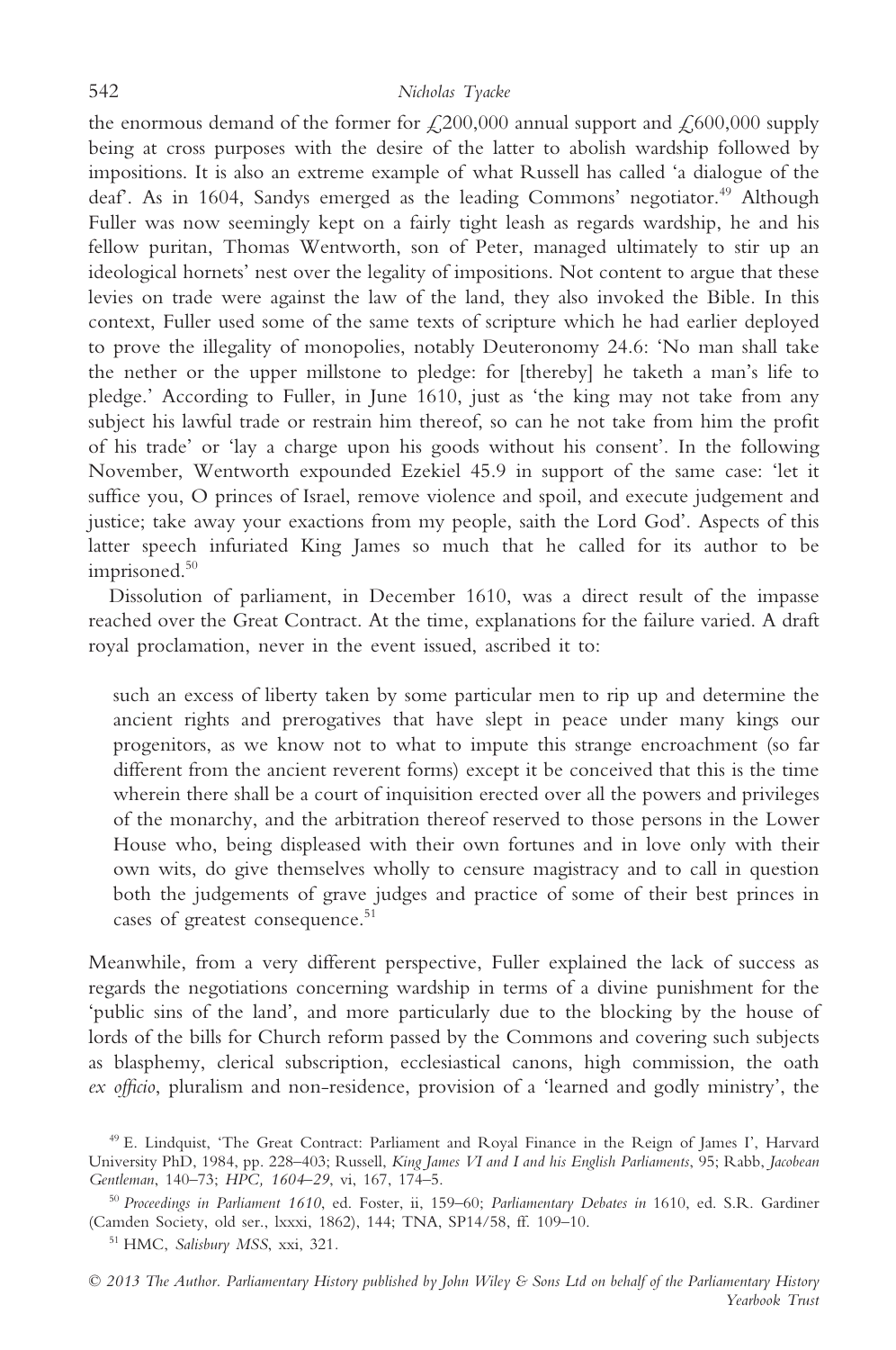sabbath, and scandalous ministers. Although we know that the upper House included some members sympathetic to these aims, led by Lords Saye and St John, they proved no match for the serried ranks of the bishops and their lay supporters. None the less, in Fuller's opinion, 'reformation' of both 'Church' and 'Commonwealth' remained a *sine qua non*. 52

Over three years were to elapse before another parliament was summoned. By then Robert Cecil, earl of Salisbury since 1605, was dead and the royal favourite, Robert Carr, earl of Somerset, had emerged as a major political player. The Addled Parliament of 1614, however, is an episode which continues to puzzle historians. What, above all, was the role of Sir Henry Neville? A former leading Essex conspirator, released in April 1603 along with Southampton, Neville had kept a fairly low profile during the first Jacobean parliament, but in the autumn of 1611 he came forward with a plan to restore political harmony. Writing many decades later, the grandson of Neville (another Henry) claimed that his grandfather had grasped that the old way of doing things was no longer working because of long-term changes in society and economy. The gentry landowning class, so the argument ran, had prospered mightily during the previous century at the expense of the monarchy, with the resulting imbalance of 'property' now producing stalemate. The solution was to translate this new-found wealth into effective power, through the medium of parliament. According, at least, to Neville jr, only by agreeing to an 'abatement' of the royal prerogative could an impoverished crown hope to secure requisite funding for the future. Such a Harringtonian spin on events is, of course, a far cry from the views of most present-day historians. Yet it does contain at least an element of truth. Moreover we should also ponder the encomium delivered on Neville by his contemporary, the lawyer James Whitelocke, who described him as 'the most sufficient man for understanding of state business that was in this kingdom'.<sup>53</sup>

Superficially, the scheme now advanced by Neville was much the same as that which had been tried and failed in 1610, that is to say the offer of bills of 'grace' in conjunction with a request for subsidies, but with the key difference that a committed reformer would be at the helm. Thus the plan was for Neville himself to become secretary of state, a post to which he had previously aspired at the time of Essex's rebellion. From his surviving memoranda, he appears to have favoured the retrospective legalisation by statute of existing impositions and none 'to be henceforth raised without consent of the parliament'.54 Furthermore, in an earlier discussion with the king, in November 1610, he had conceded that 'where your majesty's expense groweth by the Commonwealth we are bound to maintain it', significantly adding, however, that despite having 'already given four subsidies and seven fifteenths', the Commons still 'had no relief of their grievances'. Neville also possessed an impressive range of political contacts, including Sandys and Wentworth, with both of whom he discussed his ideas.<sup>55</sup>

<sup>52</sup> *Proceedings in Parliament 1610*, ed. Foster, i, pp. xxv, 53, 72, 75–6, 99, 122, 197, 224–5, 231; ii, 405–10. <sup>53</sup> *HPC, 1604–29*, v, 493–502; H. Neville, *Plato Redivivus*, in *Two English Republican Tracts*, ed. C. Robbins (Cambridge, 1969), 133–5, 144–51, 184–5; *The English Revolution c.1590–1720*, ed. Tyacke, 7–10; *Liber Famelicus of Sir James Whitelocke*, ed. J. Bruce (Camden Society, old ser., lxx, 1858), 46–7.

<sup>54</sup> *Proceedings in Parliament 1610*, ed. Foster, i, 15–16; BL, Cotton MS, Titus F iv, ff. 350r–v; *Proceedings in Parliament 1614*, ed. Jansson, 247–56.

<sup>55</sup> *Proceedings in Parliament 1610*, ed. Foster, ii, 338 n. 16; *Proceedings in Parliament 1614*, ed. Jansson, 244–6; *HPC, 1604–29*, v, 497–8.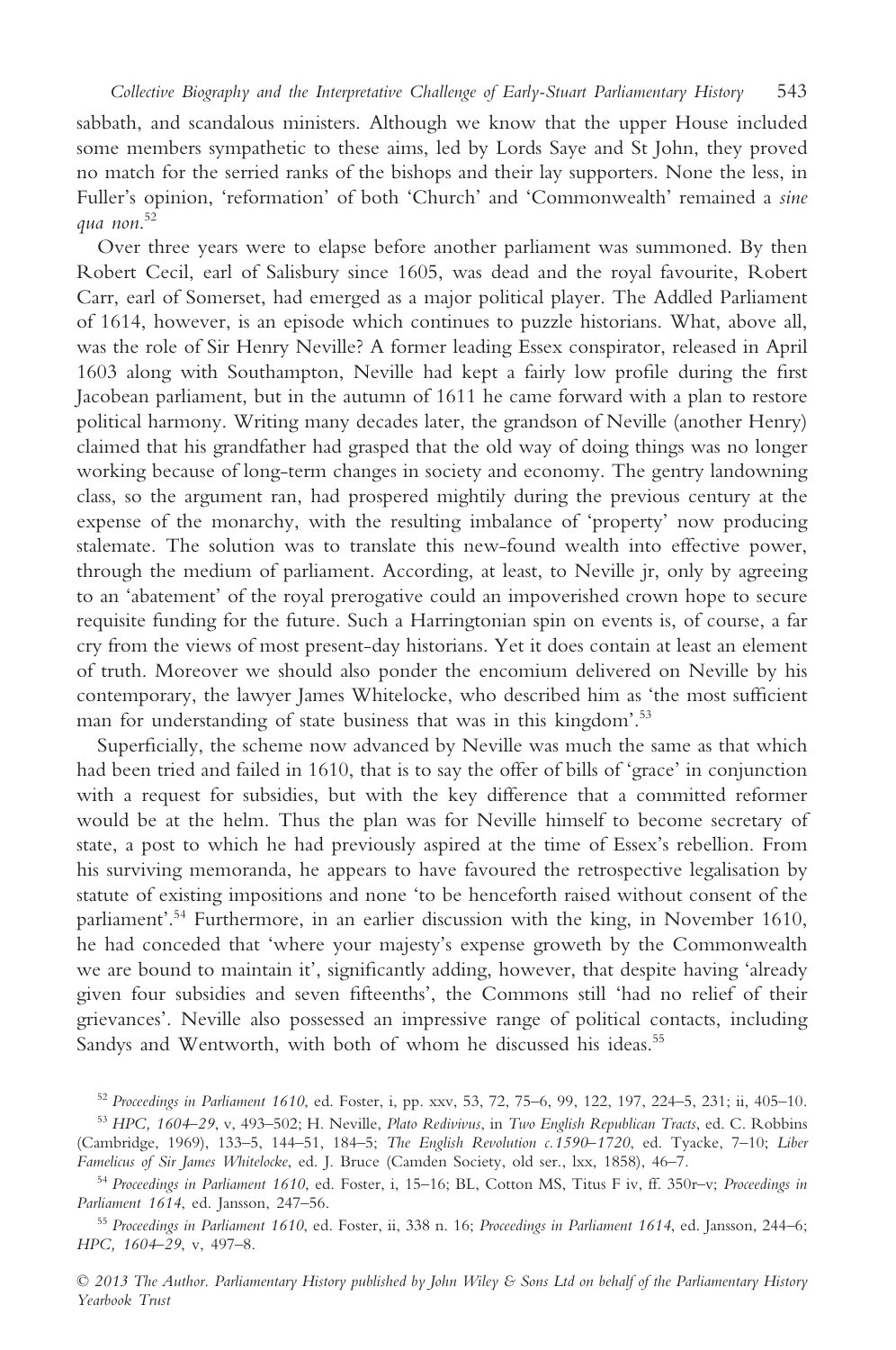Yet when the Addled Parliament met in April 1614, the state of play remained somewhat confused. Neville had failed in his ambition to become secretary of state and on one reading the so-called 'undertaking' had been abandoned along with him. Nevertheless, the fact that the post of secretary went, instead, to his erstwhile friend and ally, Sir Ralph Winwood, must give pause for thought, as do the opening parliamentary moves now made by James, which seemingly followed the Neville formula.<sup>56</sup> At the same time, Fuller now sought to revive the failed religious legislation of the previous parliament, something supported by Wentworth who linked this with the king's offer of further 'graces'. On the other hand, Russell has pointed out that a motion to sit on Ascension Day was lost by a significant margin; this, he writes, 'tends to confirm the impression from the debates that the 1614 Commons were a much less godly house than their immediate predecessors'.<sup>57</sup> But it is also the case that the question of impositions came increasingly to overshadow all other business, a bill calling for their abolition being introduced on 12 April by Robert Myddelton – a fellow London MP of Fuller. The upshot, after much discussion in committee, was a resolution to join, instead, with the Lords in a petition to the king. This was despite a pre-emptive speech by James in which he claimed impositions as of 'right'. Matters came to a head on Saturday, 21 May, when a formal request was made to the Lords for a conference. Having converted themselves into a committee of the whole House, the Lords agreed to a meeting, as opposed to a conference, in order to hear what the Commons had to say. In reaching this decision, a leading role was played by Southampton, who had previously backed Neville's scheme to manage the Commons. Southampton was seconded by, among others, the puritan Lords Rich (the future Warwick), St John, and Saye. The last named had inherited the title in 1613 and was a more extreme puritan than his father. Nevertheless, on the following Monday, 23 May, the Lords revisited the question and voted first to consult the judges, who, in the event, declined to pronounce on the legality of impositions. Next day, 24 May, the Lords decided not to grant the Commons even a meeting.<sup>58</sup>

The explanation for this about-turn by the Lords would seem to lie in a debate about impositions staged by the Commons on 21 May. Up until then, they had presented a fairly united front, but now Sir Henry Wotton and Sir Ralph Winwood began to chip away at some of the claims which the Commons' spokesmen proposed to advance in conference with the Lords. Wotton and Winwood argued, between them, that 'the power of imposing' belonged to hereditary monarchs by their 'prerogative royal'. This elicited especially fierce responses from Sandys and Wentworth, the former claiming that all monarchies were, in origin, elective, 'with reciprocal conditions between king and people', yet such is the 'daily increase' of impositions in England that it has 'come to be almost a tyrannical government'. In addition, Sandys implied that the recent assassination of Henry IV of France was causally connected with him being a 'great imposing prince'. Wentworth, however, compounded the offence by describing Henry as having 'died

<sup>56</sup> T.L. Moir, *The Addled Parliament of 1614* (Oxford, 1958), 73–5, 78–96; *HPC, 1604–29*, vi, 816–26; *Proceedings in Parliament 1614*, ed. Jansson, 17, 43–6.

<sup>57</sup> *Proceedings in Parliament 1614*, ed. Jansson, 35, 57, 60; Russell, *King James VI and I and his English Parliaments*, 107 n. 51. The voting is variously reported as 248 to 191, or 248 to 141.

<sup>58</sup> *Proceedings in Parliament 1614*, ed. Jansson, 59, 138–44, 309; *HPC, 1604–29*, v, 464, 497; HMC, *Hastings MSS*, iv, 249–65; *Salisbury MSS*, xx, 47–8.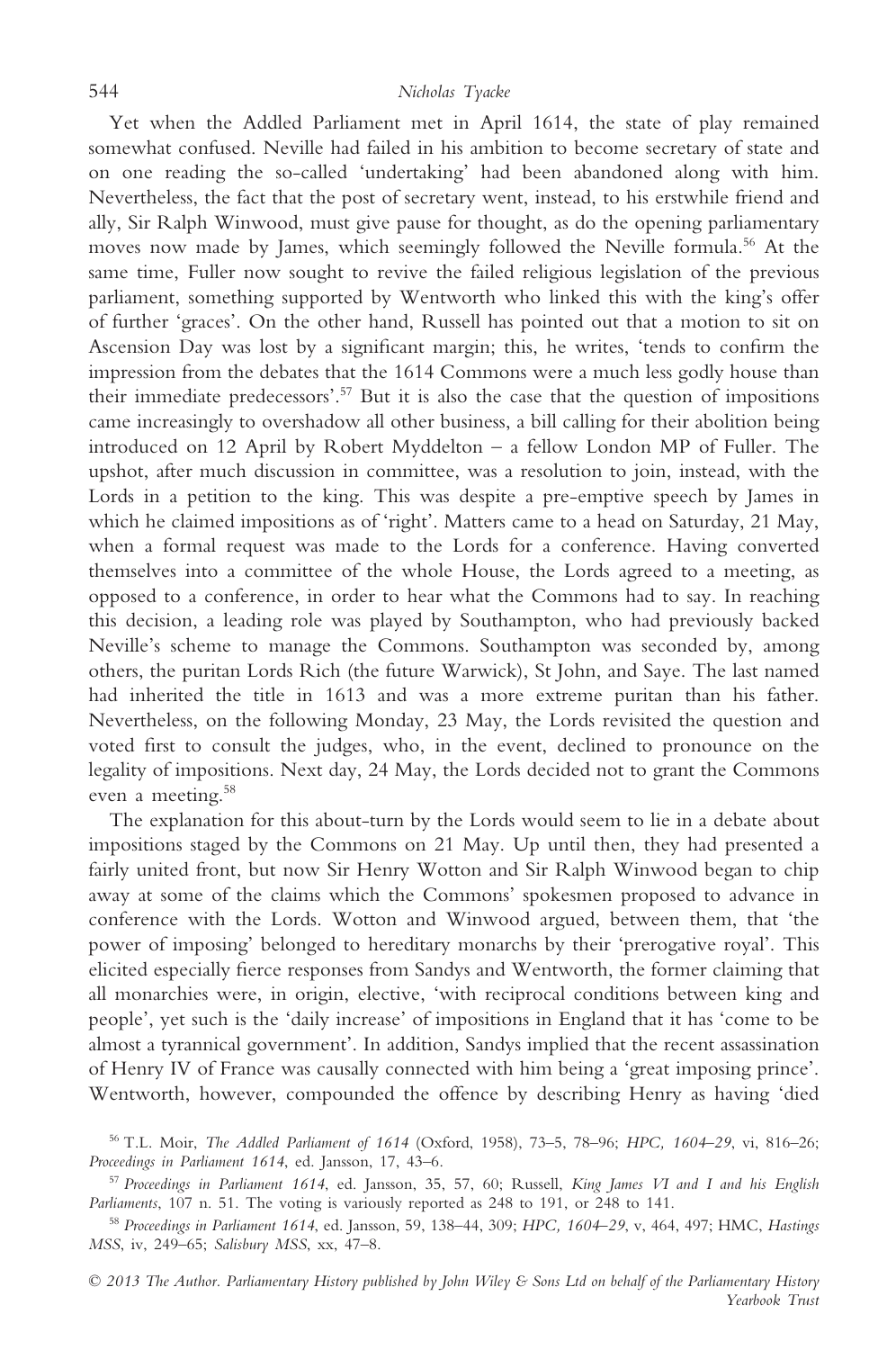like a calf that had his throat cut by a butcher', adding 'but far be it from my lord the king that aught so should befall him'. Worse still, he asserted that 'besides the laws of nations impositions were cried out against in scripture', applying Ezekiel 45.9 to the fate of the French king. According to Bishop Neile, this speech by Wentworth and its use of 'scriptures ill applied' was particularly in his mind when, on 23 May, he expressed the fear that were the Lords to meet with the Commons about impositions, 'there would passe from them undewtyfull and seditious speeches unfitte for us to heare'. By this stage, King James and the privy council are also likely to have learnt the gist of what had been said in the Commons. Heavily outnumbered two days before in his opposition to meeting with the Commons, Neile now found himself in the majority.59 As with the failure of the wardship negotiations of 1604, so ten years later, puritan extremism was probably, at least partly, to blame for the abandonment of the meeting about impositions and with it any prospect of achieving a resolution at this point. $60$ 

The ensuing deadlock, with the Commons refusing to grant supply, resulted in the dissolution of parliament in June 1614. Another was not to meet for almost seven years and this interim has been dubbed by Thomas Moir, the 'personal rule' of James I. Andrew Thrush, however, favours applying this term to the longer time span of 1611 to 1620, given the stillborn nature of the Addled Parliament.<sup>61</sup> Both historians have in mind here a comparison with the 1630s. During the 1614 parliament, the king had warned that if a grant of taxation was not forthcoming he would be 'forced to stretch my prerogative', and following the dissolution, the crown resorted to the levying of a benevolence – in effect a subsidy by prerogative means. Understandably there was widespread opposition, apparently spearheaded by Lord St John and his kinsman Black Oliver St John, both of whom had been involved with Peter Wentworth in 1593 over the succession question. Black Oliver St John argued that the benevolence was contrary to 'law, reason and religion'. But unlike ship money under Charles I, benevolences did not become an annual event, the next one not being levied until 1622.<sup>62</sup> Instead, the politically most dangerous attempt to exploit the royal prerogative for fiscal ends at this time was the pursuit of a Spanish marriage alliance and the accompanying prospect of a handsome dowry. Puritans especially, but also many committed protestants more generally, were opposed to this plan, not least because of the virtual certainty that toleration of catholicism would be insisted on by the Spaniards as a condition of the marriage going ahead.<sup>63</sup>

Royal calculations, however, were badly thrown out in 1618 by the renewed outbreak of war in Europe, which threatened to draw in England willy-nilly because of the involvement of the king's son-in-law, the elector Palatine. Against this background, James was persuaded to summon a parliament in 1621. Indeed war, or the prospect of war, was to prove a major driver of parliamentary politics during the 1620s, serving, in

<sup>62</sup> *Proceedings in Parliament 1614*, ed. Jansson, 144; R. Cust, *The Forced Loan and English Politics 1626–1628* (Oxford, 1987), 153–60; *Acts of the Privy Council, 1613–14*, pp. 582–3; Neale, 'Peter Wentworth', 187–91.

<sup>63</sup> Tyacke, 'Puritan Paradigm', 540–1.

<sup>59</sup> *Proceedings in Parliament 1614*, ed. Jansson, 311–17, 384.

<sup>&</sup>lt;sup>60</sup> According to Russell, Neile was consciously playing the role of saboteur on behalf of King James, for whom impositions were non-negotiable: *King James VI and I and his English Parliaments*, 118–21.

<sup>61</sup> Moir, *The Addled Parliament of 1614*, 169; A.D. Thrush, 'The Personal Rule of James I, 1611–1620', in *Politics, Religion and Popularity in Early Stuart Britain*, ed. Cogswell, Cust and Lake, 84–102.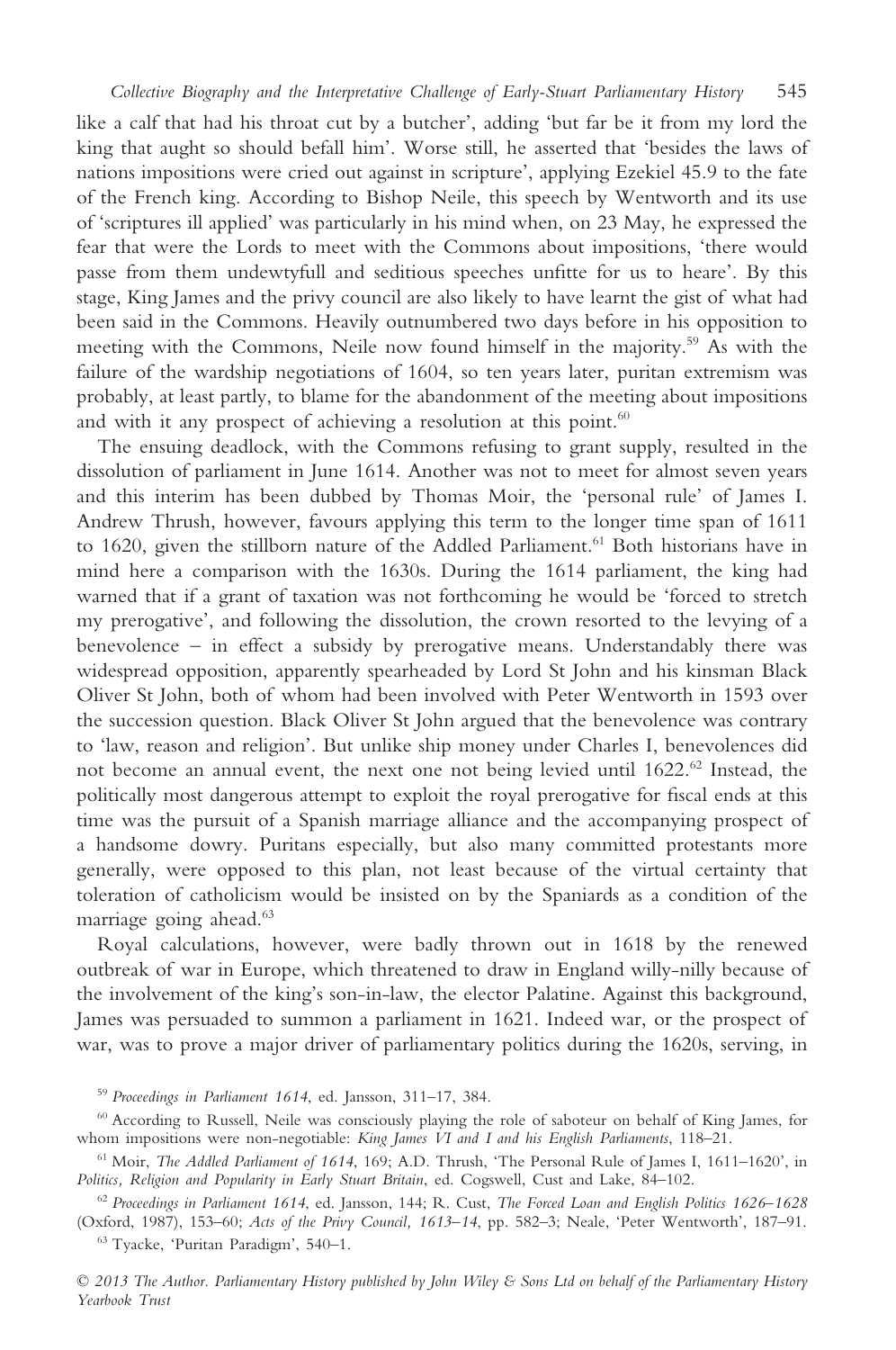turn, ruthlessly to expose the pre-existing problem of money. But other issues did not simply fade away; rather, they were recontextualised. Russell, in his very influential book about the parliaments of the 1620s, gave short shrift to the role of puritans, going so far as to claim that he could only discover one genuine example of the species in the person of Ignatius Jordan, who favoured introducing the death penalty for adultery. Yet by the time of his Ford Lectures, some ten years later, he described the civil war battle lines as having been drawn between the advocates of 'further reformation', defined as those who wished to advance upon the Elizabethan settlement of religion, and their opponents. Moreover, in his view this division was long-standing.<sup>64</sup> Of the 127 MPs in 1642 identified by Russell as being in favour of further reformation, almost half (62) had sat in previous parliaments during the 1620s, or even earlier.<sup>65</sup> His preferred term for such people was 'the godly'. In the Trevelyan Lectures, however, Russell finally conceded that they were also 'puritans' according to the 'widest possible definition', all-in-all a notable instance of a revisionist revising himself.<sup>66</sup>

By the time of the 1621 parliament, most of the earlier generation of puritans were dead, including Nicholas Fuller. Insofar as the latter had a direct successor in the field of religious reform, it was Sir Walter Earle, who in 1614 served his apprenticeship alongside Fuller on the committee charged with surveying the failed legislation from the previous parliament 'concerning matters of Church and Commonwealth'. In 1621, Earle introduced a number of these same religious bills into the Commons, coming under attack in the process from Thomas Sheppard, who accused him of being a 'puritan'.67 Among those who defended Earle were Thomas Crewe, John Pym and Sir Nathaniel Rich, all of them advocates of further reformation. Earle himself was a prominent member of the Dorset gentry, his estate located only 13 miles from Dorchester, with whose puritan community he developed close links. Crewe, a more senior figure, was similarly connected with the godly of both Northamptonshire and its county town.

<sup>64</sup> C. Russell, *Parliaments and English Politics 1621–1629* (Oxford, 1979), 25–32; C. Russell, *The Causes of the English Civil War* (Oxford, 1990), 20, 85, 220–6.

<sup>65</sup> Sir Henry Anderson (1614), Sir Willam Armyne, Ralph Ashton the younger, Sir Edward Ayscough, Sir Nathaniel Barnardiston, Sir Thomas Barrington, Sir Wlliam Brereton, John Browne, Sir Richard Buller, William Cage (1614), Sir Thomas Cheke (1614), Miles Corbett, William Coryton, John Crew, Oliver Cromwell, Henry Darley, Sir Walter Earle (1614), Sir John Evelyn of Surrey, Sir John Evelyn of Wilts, Sir Ferdinando Fairfax (1614), Sir Miles Fleetwood (1614), Sir Gilbert Gerrard (1614), Arthur Goodwin, Robert Goodwin, Sir Harbottle Grimston (1614), Mr Harbottle Grimston, John Hampden, Sir Robert Harley (1604), John Harris, Denzil Holles, Thomas Hoyle, Sir Edward Hungerford (1614), Sir Thomas Hutchinson, Sir Arthur Ingram (1609), Sir Anthony Irby, Sir Thomas Jervoise, Sir Oliver Luke (1597), Sir William Masham, John Maynard, Sir Henry Mildmay, Sir Sidney Montagu (1593), Sir Edmund Moundeford, Sir Roger North, Samuel Owlfield, Edward Owner, Sir Thomas Pelham, William Purefoy, John Pym, John Pyne, Sir Samuel Rolle, Francis Rous, Sir Benjamin Rudyard, Anthony Stapley, Nathaniel Stephens, William Strode, John Upton, Laurence Whitaker, William Whitaker, John Wilde, Sir Christopher Wray, Sir John Wray (1614) and Sir Christopher Yelverton.

<sup>66</sup> Russell, *King James VI and I and his English Parliaments*, 38–9. One should not, however, exaggerate the extent of his conversion, since Russell still felt able to describe Nicholas Fuller and Thomas Wentworth as examples of the 'Bolsover tendency in politics' – a reference to the obstreperous Labour MP, Dennis Skinner: Russell, *King James VI and I and his English Parliaments*, 65. Elton allegedly drew the same rather dismissive analogy apropos Peter Wentworth: P. Croft, 'The Parliament of England', *TRHistS*, 6th ser., vii (1997), 218.

<sup>67</sup> *Proceedings in Parliament 1614*, ed. Jansson, 35; *Commons Debates in 1621*, ed. Notestein, Relf and Simpson, ii, 34 n. 3, 82; v, 353.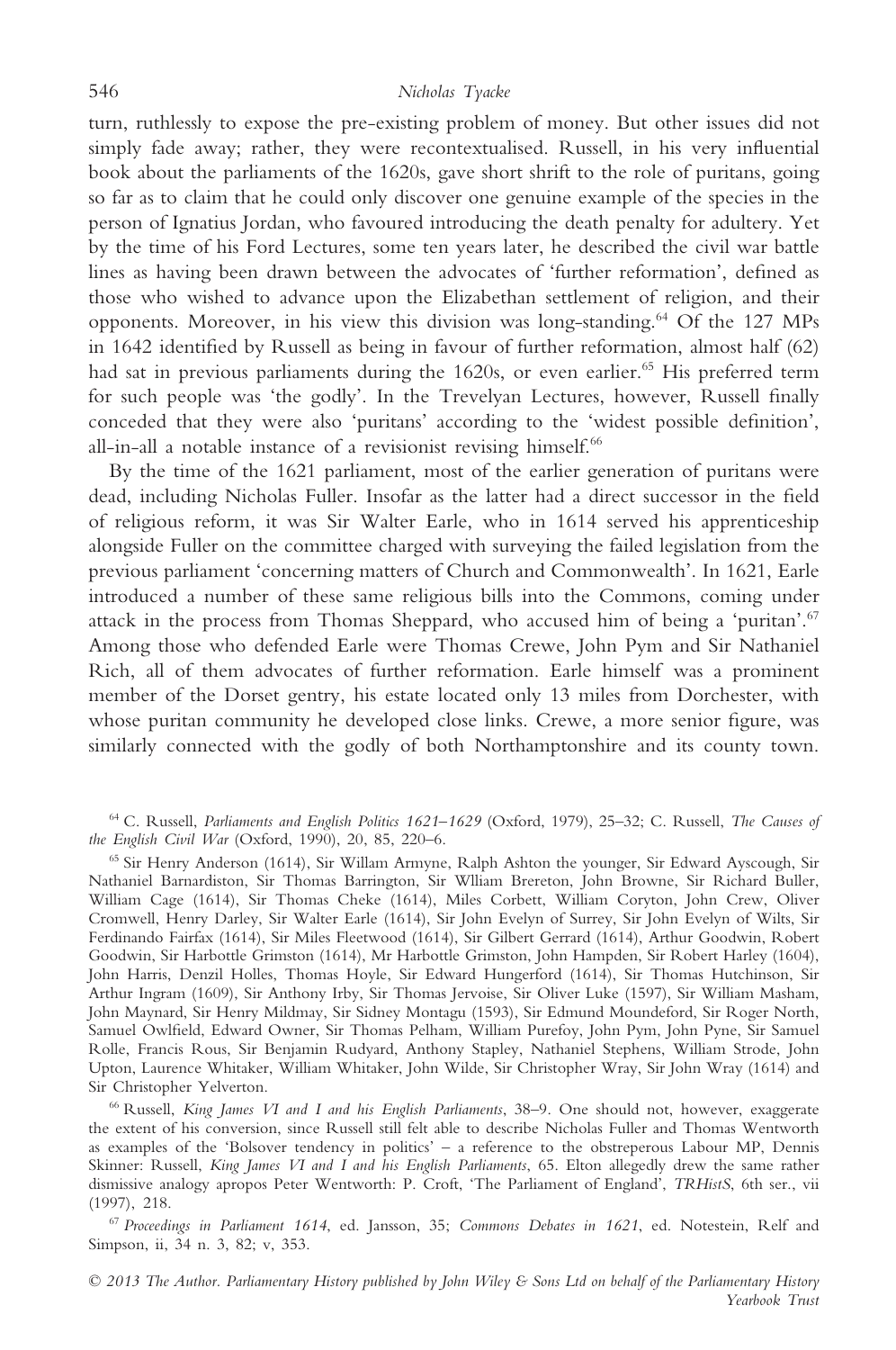Pym, thanks to his Rous relatives, had extensive west country contacts, while to the east, Rich could count on the backing of the Warwick interest, especially in Essex.<sup>68</sup> Yet like their predecessors, the concerns of such puritan MPs extended far beyond the question of Church reform. Thus Rich and Crewe also featured prominently in the 1621 bid to outlaw patents of monopoly. After a damping down of this issue in the early years of James, monopolies were, again, emerging as a grievance by 1614, when Fuller can be found attacking the glass-making patent and predictably citing Deuteronomy 24.6. Such grants, he said, were 'as dangerous as the impositions – now to glass, after to iron, after to all other trades'.<sup>69</sup>

During the last two decades of Elizabeth's reign, monopolies had been increasingly resorted to by the monarchy, as a means of rewarding royal service. The growing chorus of complaints, however, from, among others, the fishermen of Devon and Cornwall, the salt makers of Boston and Hull, and the leather sellers of London, culminated in a demonstration outside the house of commons in 1601 by those describing themselves as 'Commonwealth men'. In the wake of this, some of the most offensive monopolies had been cancelled by royal proclamation and Darcy's notorious playing card patent adjudged to be illegal.<sup>70</sup> But by 1621, a number of these same patents were back in existence along with many new ones. Indeed, the recurring agitation about monopolies has some claim to be regarded as a classic case of what has been called 'the politics of the public sphere' in action.<sup>71</sup> Industrial patents, especially, both threatened livelihoods and tended to push up prices. They were also a form of indirect taxation, levied under the auspices of the royal prerogative and against which parliament emerged as the court of appeal.

A shared ideal of public duty, derived from a mix of Cicero and the Bible, served to unite MPs of varying religious views in the campaign against monopolies.<sup>72</sup> Sandys and Southampton were both still alive and politically active in the early 1620s. Newer voices, however, were those such as Sir Robert Phelips and, above all, the formidable Sir Edward Coke, the latter, who having lost judicial office, now reinvented himself as a tribune of the people. Neither Phelips nor Coke can be classified as a puritan. Nevertheless, a major achievement of the combined forces led by Coke was to be the passage into law of a Monopolies Act in the last Jacobean parliament of 1624, fulfilling, at least on paper, something for which critics of the government had been pressing since 1601.<sup>73</sup> Coke also masterminded the revival of parliamentary judicature in 1621,

<sup>68</sup> *Commons Debates in 1621*, ed. Notestein, Relf and Simpson, iv, 62–4; v, 500–3; *HPC, 1604–29*, iv, 149–57; iii, 736–48; v, 797–808; vi, 33–45. This was a precursor of the political grouping identified by Christopher Thompson as active in the period 1625 to 1629, but the presence of Crewe also indicates that the roots go back much earlier: 'The Origins of the Politics of the Parliamentary Middle Group, 1625–1629', *TRHistS*, 5th ser., xxii (1972), 71–86. See also J.H. Hexter, *The Reign of King Pym* (Cambridge, MA, 1961), 63–99.

<sup>69</sup> *CJ*, i, 249; *Proceedings in Parliament 1614*, ed. Jansson, 111.

<sup>70</sup> *The English Revolution c.1590–1720*, ed. Tyacke, 14–16; Neale, *Elizabeth I and her Parliaments 1584– 1601*, p. 383.

<sup>71</sup> *Commons Debates in 1621*, ed. Notestein, Relf and Simpson, vii, 311–564 (see esp. 339–40, 359–60); *The Politics of the Public Sphere in Early Modern England*, ed. Lake and Pincus, 1–30.

<sup>72</sup> Cust, 'The "Public Man" in Late Tudor and Early Stuart England', 116–43.

<sup>73</sup> *HPC, 1604–29*, iii, 560–97; v, 681–704.

*<sup>© 2013</sup> The Author. Parliamentary History published by John Wiley & Sons Ltd on behalf of the Parliamentary History Yearbook Trust*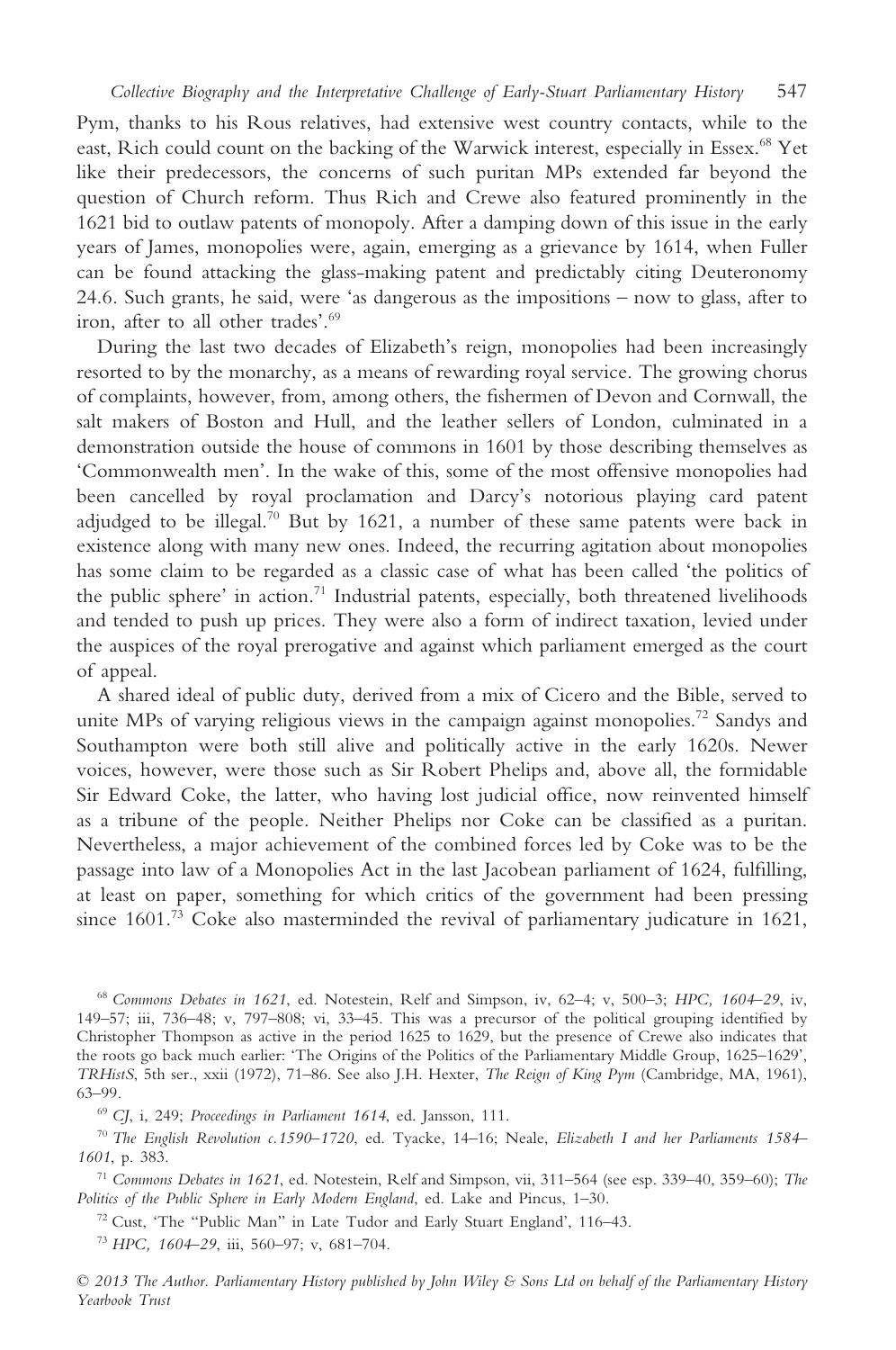impeachment thenceforward serving as a mechanism to bring erring ministers and others to justice.74

On the subject of impositions, which had dogged the parliament of 1614, there seems to have been a widespread willingness to postpone discussion until the next reign when a new Tonnage and Poundage Act would, anyway, be required, covering the main customs revenue.75 Meanwhile anti-popery proved a phenomenon with continuing broad-based appeal. Requests that the recusancy laws be strictly enforced were a regular feature of early Stuart parliaments and something to which neither James I nor Charles I ever signed up wholeheartedly. Although the related fear of Spain had diminished somewhat after 1604, the prospect of a marriage treaty combined with the fate of the elector Palatine now served to revive such concerns. The new mood became apparent in February 1621, when on the first day of business in the Commons, Phelips spoke about the threat posed by recusants, who now 'have more hope than ever they had since the begining of reformacion'. The following November, when the Commons turned to a consideration of foreign affairs, Phelips and other speakers took up the theme of a Spanish catholic menace. 'Spain hath ever and will still make the Romish religion the great wheel or engine to effect his ambitious ends.<sup>76</sup> It was a puritan, however, who pushed the boundaries of this consensus and in so doing, ended up shattering the spirit of co-operation with the government which had characterised the early months of the 1621 parliament. Not content with urging James to terminate the Spanish marriage negotiations as a preparatory step to war, Thomas Crewe persuaded the Commons in that December, to include in their intended petition to the king, a request that Prince Charles 'may be timely and happily married to one of our own religion'. In justification, he quoted the Bible on the dire consequences of marrying an idolater. But this intervention by the Commons was deemed by the king to be a 'breach of prerogative royal' and led, in consequence, to an adjournment and then the dissolution of parliament in January 1622.77

Urgently in need of money, the government now resorted, again, to levying a benevolence. Despite this being tailored explicitly to the Palatine cause, resistance was still much in evidence. The most prominent refuser, and imprisoned for his opposition, was Lord Saye.78 Yet what temporarily transformed an unpromising political situation for the better was the decision of Prince Charles and Buckingham, in the course of 1623, to espouse the cause of war with Spain, in spite of the continuing reluctance of King James. Hence there followed the unusually harmonious parliament of 1624 and with it the passing of the act relating to monopolies. Reformers pinned their hopes on the royal favourite, Buckingham, as they had earlier on his predecessor, Somerset, but

<sup>74</sup> C.C.G. Tite, *Impeachment and Parliamentary Judicature in Early Stuart England* (1974), 83–148.

<sup>75</sup> Russell, *Parliaments and English Politics 1621–1629*, pp. 93, 99, 198–9.

<sup>76</sup> *HPC, 1604–*29, i, 10–11; *Commons Debates in 1621*, ed. Notestein, Relf and Simpson, iv, 12; *Proceedings and Debates of the House of Commons in 1620 and 1621* (2 vols, Oxford, 1766), ii, 223–4.

<sup>77</sup> *Commons Debates in 1621*, ed. Notestein, Relf and Simpson, iv, 440; ii, 487–98; Russell, *Parliaments and English Politics 1621–1629*, pp. 133–44; J.P. Kenyon, *The Stuart Constitution* (2nd edn, Cambridge, 1986), 41; Tyacke, 'Puritan Paradigm', 541–2.

<sup>78</sup> Cust, *Forced Loan and English Politics*, 157–8. Saye had also apparently failed to contribute to the 1614 benevolence: TNA, E351/1950.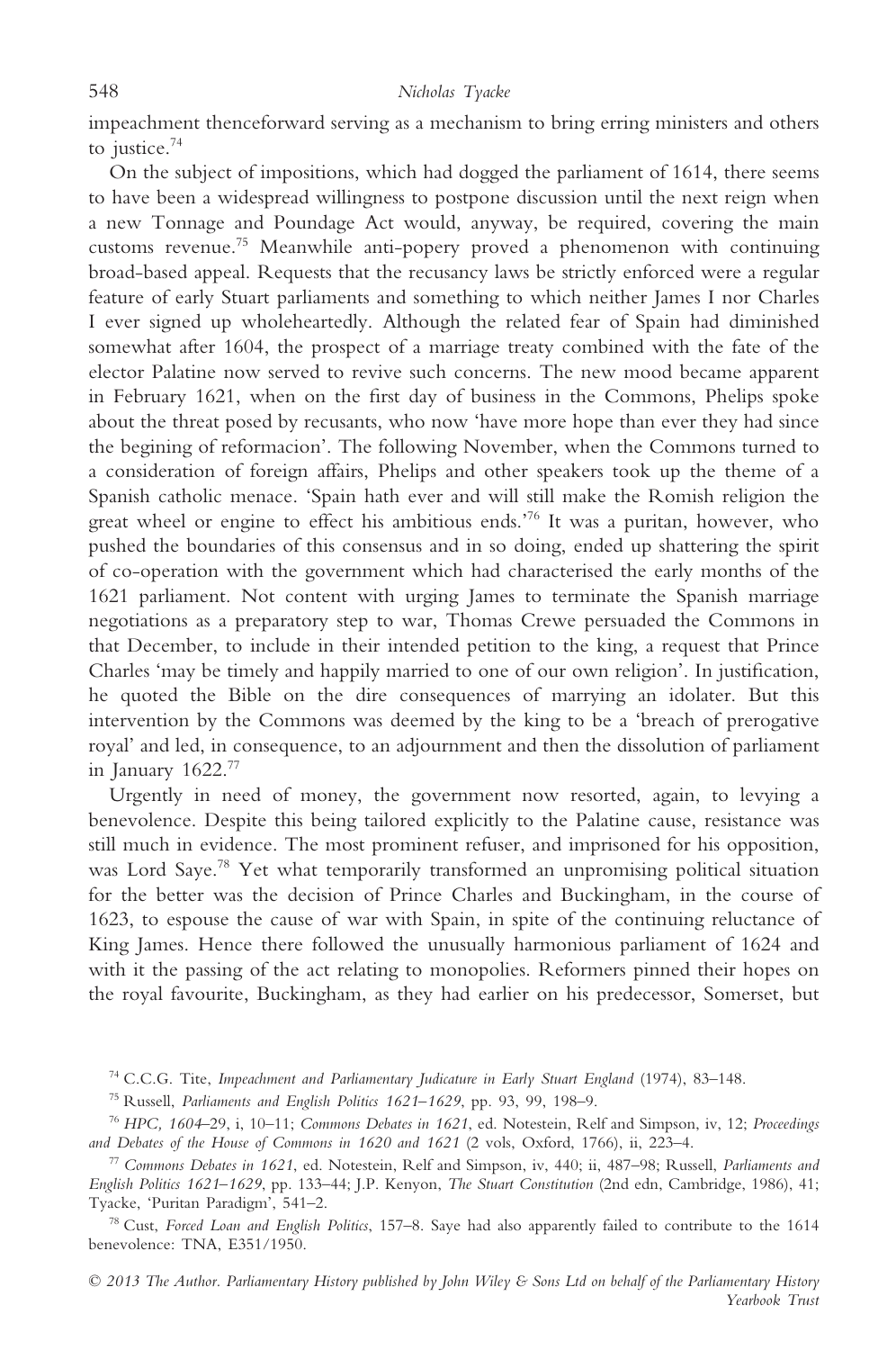this time on the prince of Wales as well.<sup>79</sup> The honeymoon period, however, came to an end soon after the accession of Charles in 1625, as the strains of war exposed the ramshackle nature of naval and military preparedness. There was disagreement, too, over strategy, concerning whether to attack the enemy mainly on land or at sea. Especially in his capacity as lord admiral, Buckingham, in the event, bore the brunt of the blame for failure. Nor did the acquisition by Charles of a French catholic bride, as opposed to a Spanish one, do much to diminish fears for the future of English protestantism. Here it is notable that King James, at the close of the 1624 parliament, had vetoed a bill against recusancy, along with another concerning the sabbath. As regards the latter, he reasoned that if passed, it would 'give the puritans their will, whoe think all [religion] consists in twoe sermons a day'.<sup>80</sup>

Unsurprisingly, therefore, in 1625, at the start of the first parliament of the new reign and before relations began to turn sour, the Commons joined with the Lords in a joint petition to Charles concerning religion, as they had to his father in 1621 and 1624.<sup>81</sup> Jointly drafted by Pym and Sandys, most of this petition was taken up with catholic recusancy. But unlike its predecessors, it also included a section on 'silenced' ministers. As originally envisaged in June 1625, the king was to be requested:

to advise the bishops to restore such learned and painful ministers to the liberty of preaching the word of God and catechising of children, as have been formerly silenced, provided that they demean themselves peaceably and orderly, without impugning the government of the Church or the ecclesiastical rites and ceremonies by law established.

During the subsequent debates, Sir Robert Hatton and Sir Dudley Digges took 'exception' to this proposal, while Sir Thomas Hoby and John Crewe defended it. The division of opinion thus revealed led to Charles being presented with a watered-down version, requesting him 'to advise the bishops, by fatherly entreatment and tender usage, to reduce to the peaceable and orderly service of the Church such able ministers as have been formerly silenced'. The king agreed, 'so as it be applied only to such ministers as are peaceable, orderly, and conformable to the Church government'. $82$  Despite this royal caveat, it is known that around this time two formerly-silenced ministers, John Dod and Arthur Hildersham, were licensed to preach on lenient terms.<sup>83</sup> Meanwhile a related subscription bill, the first to be introduced into the Commons since 1614, got as far as a second reading in 1625. Like its predecessors, this measure aimed to limit the criteria

<sup>79</sup> T. Cogswell, *The Blessed Revolution: English Politics and the Coming of War, 1621–1624* (Cambridge, 1989), 135–261; Russell, *Parliaments and English Politics 1621–1629*, pp. 145–203.

<sup>81</sup> R. Zaller, *The Parliament of 1621* (Berkeley, CA, 1971), 41–5; R.E. Ruigh, *The Parliament of 1624* (Cambridge, MA, 1971), 238–44; *Commons Debates in 1621*, ed. Notestein, Relf and Simpson, v, 458–60; J. Rushworth, *Historical Collections* (7 vols, 1721–2), i, 141–3.

<sup>82</sup> *Proceedings in Parliament 1625*, ed. M. Jansson and W.B. Bidwell (New Haven, 1987), 157, 262, 265.

<sup>83</sup> S. Clarke, *The Lives of Thirty-Two English Divines* (1677), 122; S. Clarke, *The Lives of Two and Twenty English Divines* (1660), 202; T. Morton, *The Episcopacy of the Church of England Justified to be Apostolical* (1670), preface by Henry Yelverton, p. xlviii. I owe these references to Kenneth Fincham.

<sup>80</sup> Russell, *Parliaments and English Politics 1621–1629*, pp. 204–59; T. Cogswell, 'The People's Love: The Duke of Buckingham and Popularity', in *Politics, Religion and Popularity*, ed. Cogswell, Cust and Lake, 211–34; TNA, SP14/165, ff. 143–4.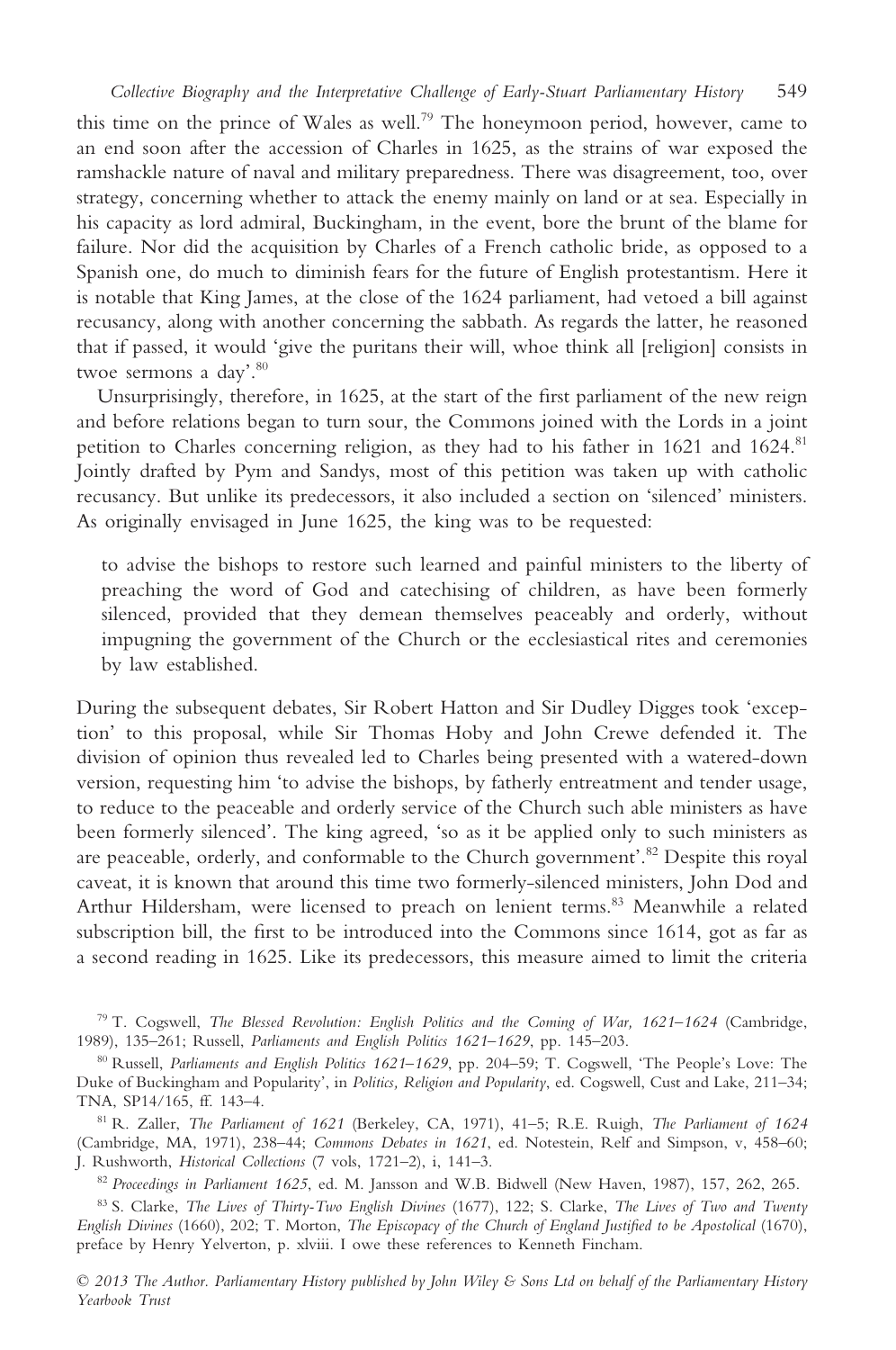for holding clerical office to acceptance of the doctrinal clauses of the thirty-nine articles  $-$  excluding, that is to say, those relating to liturgy and polity. $84$ 

Ominously, however, Charles failed to secure a grant of tonnage and poundage in 1625. According to Conrad Russell, a deal including impositions had been on the cards, but the onset of plague led the Commons to pass an emergency measure for one year only, which was rejected by the Lords, at government behest, as unacceptable. A note among the surviving papers of Phelips indicates that he, at least originally, envisaged that this temporary grant would be 'for a limited time of years'. It may be significant that Earle was one of those strongly urging limitation to one year, given the history of puritan hostility to impositions. Similar intransigence, however, was evinced by Sir Francis Seymour, whom Russell classifies as being opposed to further reformation in 1642. Seymour was also among the first to attack Buckingham in  $1625$ <sup>85</sup> At the time, this latter largely fell on deaf ears but was subsequently taken up by the Commons in the 1626 parliament. The most serious of the charges then made was that Buckingham had interfered medically during the final sickness of King James. By this date, too, leading puritans were becoming disillusioned with the favourite, not least because of his support for the cleric, Richard Montagu, whose case Pym had first brought to the attention of the Commons in 1624.<sup>86</sup>

Montagu was the author of two books, *A New Gagg* and *Appello Caesarem*, published successively in 1624 and 1625, which his critics claimed propagated both 'popery' and 'Arminianism'. Equally important, however, was that Montagu had Bishop Neile as one of his principal backers. The religious *bon fides* of Neile had been questioned at the time of the Addled Parliament in 1614, when Fuller claimed that he discountenanced preaching and his 'disposition to Rome' was said by another puritan, Sir William Cope, to be 'not well knowen'.<sup>87</sup> Appointed bishop of Durham in 1617, Neile had come to play a crucial role as regards the alternative approach to the problem of northern catholicism adopted by the Jacobean regime after the death of Salisbury. Originally directed by Somerset and his brother-in-law, Lord Howard de Walden, much of the responsibility for the new policy subsequently devolved on Neile. Persecution of catholics was now increasingly replaced by a policy of religious bridge-building, to be achieved via a more ceremonious and sacrament-centred form of worship than the iconoclastic and sermon-centred protestantism of the past, with the remodelled services in Durham cathedral serving as an exemplar. Albeit pioneered in the north, clearly the longer-term aim was to extend this policy to the whole of England, protestant as well as catholic, and, hence, the significance of the Montagu case. Neile himself remained a

<sup>87</sup> K. Fincham and N. Tyacke, *Altars Restored: The Changing Face of English Religious Worship, 1547– c.1700* (Oxford, 2007), 126–31; Tyacke, *Anti-Calvinists*, 106–26; *Proceedings in Parliament 1614*, ed. Jansson, 365; *Commons Debates in 1621*, ed. Notestein, Relf and Simpson, vii, 648.

<sup>84</sup> *Proceedings in Parliament 1614*, ed. Jansson, 75, 88 n. 1, 91; *Proceedings in Parliament 1625*, ed. Jansson and Bidwell, 238, 253; N. Tyacke, *Aspects of English Protestantism, c.1530–1700* (Manchester, 2001), 63–5.

<sup>85</sup> Russell, *Parliaments and English Politics 1621–1629*, pp. 227–9, 242–3; Russell, *Causes of the English Civil War*, 226; *HPC, 1604–*29, vi, 283–92.

<sup>86</sup> *Proceedings in Parliament 1626*, ed. W.B. Bidwell and M. Jansson (4 vols, New Haven, 1991–6), i, 472–3; T. Ball, *The Life of the Renowned Dr Preston*, ed. E.W. Harcourt (1885), 123, 141–53; N. Tyacke, *Anti-Calvinists: The Rise of English Arminianism, 1590–1640* (2nd edn, Oxford, 1990), 127–8, 130–1, 147.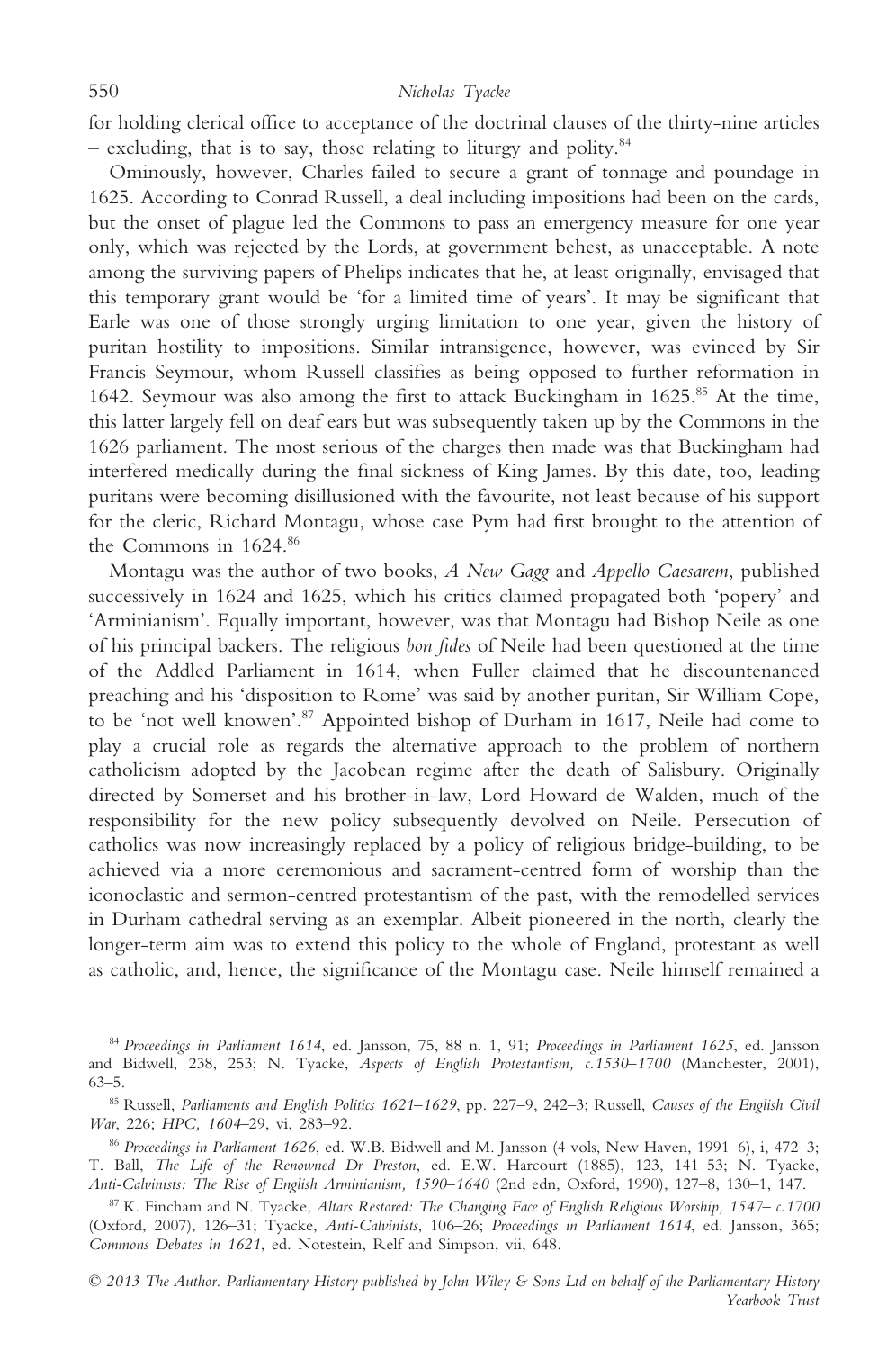key figure, related through his wife to Buckingham as well as to Somerset, and a close confidant of King James.<sup>88</sup>

From the point of view of advocates of further reformation, this rolling back of the Reformation, as they saw it, presented a double threat. The relatively-meagre evangelical gains of the previous 60 years were now being sacrificed on the altar of 'Popish Arminianisme', to employ the terminology of Peter Smart – one of its most strident critics. Worse, this redefinition of the doctrine and practice of the English Church made the accommodation of puritans far harder. The 'Mountagutians', as some of their opponents initially called them, were 'popish' in the sense that they sought radically to diminish the religious differences separating the churches of England and Rome, and 'Arminian' or anti-Calvinist because they rejected the type of predestinarian teaching which had previously passed for orthodoxy in the English Church. Although the genealogy of the English Arminians, as *faute de mieux* we may call them, can be traced back to the early days of the English Reformation, not until the 1620s did they begin to move into a position of dominance.89 Initially very dependent on the support of the monarchy, they emerged as some of its most ardent supporters, building here on a tradition of absolutist political thought associated earlier with Archbishop Bancroft and reflected in the canons passed by convocation in 1606, which condemned the view that 'civil power, jurisdiction and authority was first derived from the people'.<sup>90</sup>

It would, however, be a serious mistake to underestimate the radical potential of puritanism at this time. Hence, much more was involved than simply a reaction to the rise of Arminianism by the occupants of a previous Calvinist centre ground.<sup>91</sup> On the contrary, advocates of further reformation continued to challenge the ecclesiastical *status quo*. They did so most obviously via the introduction of a subscription bill into the 1625 parliament, as already remarked. The absence of such bills in the parliaments of 1621 and 1624 was almost certainly a reflection of the known views of James I. During the 1626 parliament, a version of this same bill was reintroduced in the company of six other bills, all seven of them described by the future Archbishop Laud as being 'against the Church'. The six additional bills concerned citations out of ecclesiastical courts, clerical justices of the peace, excommunication, hearing of sermons, prohibited times for marriage, and scandalous ministers. Moreover, the puritan ambience of these measures tends to be confirmed by the recurring names of some of the committee members to whom they were entrusted. Thus each of the 15 following puritan MPs was nominated to at least two of the seven committees involved: Sir Francis Barrington, Sir Thomas Barrington, John Crewe, Sir Walter Earle, Sir Gilbert Gerard, Sir Robert Harley, Sir Thomas Hoby, Ignatius Jordan, Sir William Masham, Sir James Perrot, Sir Nathaniel Rich, John Pym, Francis Rous, Christopher Sherland and Sir William Strode. A similar conjunction of

<sup>91</sup> Tyacke, *Aspects of English Protestantism,* 61–89; Tyacke, 'Puritan Paradigm', 539–46.

<sup>88</sup> N. Tyacke, 'Iconoclasm, Alienation and Rebirth: Peterhouse and its Chapel in the Context of the English Reformation, in *The Peterhouse Part Books*, ed. S. Mandelbrote (forthcoming).

<sup>89</sup> *The Correspondence of John Cosin*, ed. G. Ornsby (2 vols, Surtees Society, LII, LV, 1868–72), i, 162; J.S. Macauley, 'Richard Mountague', *ODNB*, 535; Tyacke, *Aspects of English Protestantism,* 176–202.

<sup>90</sup> *The Parliamentary Diary of Robert Bowyer*, ed. Willson, 61; *Proceedings in Parliament 1610*, ed. Foster, i, 188; ii, 78–9; *The Anglican Canons 1529–1947*, ed. G. Bray (Church of England Record Society, vi, 1998), 454, 558–9. These 1606 canons did not receive the royal assent; J.P. Sommerville, *Royalists and Patriots: Politics and Ideology in England 1603–1640* (1999), 9–54, 224–54.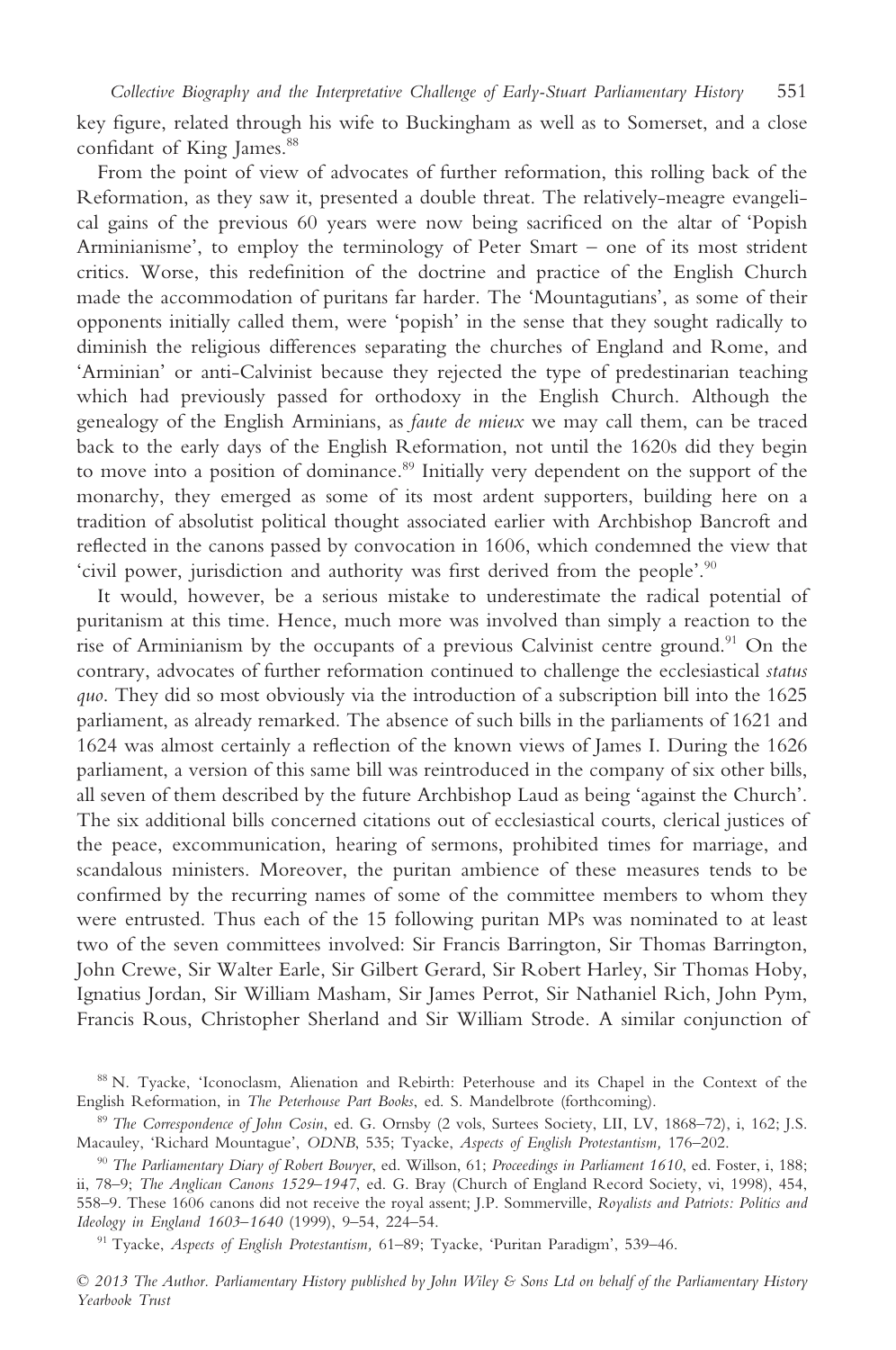puritan men and measures is discernible in the 1628 parliament, with the names of John Hampden and Richard Knightley now needing to be added to the list.<sup>92</sup>

Buckingham survived the attempt to impeach him in 1626, but Charles was left with no parliamentary grant of taxation while fighting both Spain and France, hostilities having also broken out with the latter. From a government point of view, the argument from 'necessity' became, as a result, particularly compelling. Parliament having failed in its duty, the king claimed to have been left with no alternative but to levy the required money on the basis of his own authority. Yet the situation was now definitely more fraught than in the past, an attempt, once more, to levy a benevolence having to be abandoned due to the extent of resistance. Instead the regime switched to a forced loan. Successful in that the equivalent of some four parliamentary subsidies was raised, the opposition encountered was of a qualitatively-different kind from that generated by previous resorts to prerogative taxation. Thus the judges declined to endorse the legality of the loan, leading to the dismissal of the lord chief justice, Sir Ranulphe Crewe, brother of Thomas and uncle of John – both puritans. At least six peers also refused to lend, including the puritans Lincoln, Saye, and Warwick (the second earl). Moreover, widespread resistance on the part of the gentry led to the imprisonment of over 100 such refusers, drawn especially from the four counties of Essex, Gloucestershire, Lincolnshire and Northamptonshire.<sup>93</sup>

Although these gentry resisters came from a variety of religious backgrounds, one can distinguish among them a puritan core, its leaders straddling the generations. Sir Francis Barrington was the senior figure among the Essex refusers. In his youth he had visited Geneva and was related by marriage to Sir Henry Bromley. An ally of the Rich earls of Warwick, he had sat for the county as early as 1601 and been a prominent advocate of Church reform throughout his career. He was to die in 1628.<sup>94</sup> By contrast, Richard Knightley, the effective head of the Northamptonshire refusers, was a much younger man but with strong puritan credentials. Brought up by a puritan guardian, Sir Thomas Smythe, Knightley supported the 1628 Subscription Bill and was the patron and protector of the veteran puritan cleric John Dod, for whom, in about 1630, he was to set up a trust fund administered by Saye (now a viscount), John Crewe, John Hampden, John Pym, Sir Nathaniel Rich and Christopher Sherland.95 But that leading lay puritans

<sup>92</sup> *Proceedings in Parliament 1626*, ed. Bidwell and Jansson, ii, 44, 238, 246, 479; iii, 120, 180, 329; *Proceedings in Parliament 1628*, ed. R.C. Johnson, M.F. Keeler, M.J. Cole and W.B. Bidwell (6 vols, New Haven, 1977–83), ii, 444, 479, 510, 564; iii, 3, 22, 44; TNA, SP16/105, ff. 44r–v. The comment by Laud has reference to these bills as reintroduced into the 1628 parliament. For Laud's growing alarm about puritanism more generally, both real and imagined, see J. Peacey, 'The Paranoid Prelate: Archbishop Laud and the Puritan Plot', in *Conspiracies and Conspiracy Theory in Early Modern Europe: From the Waldensians to the French Revolution*, ed. B. Coward and J. Swan (Aldershot, 2004), 113–34.

<sup>93</sup> Cust, *Forced Loan and English Politics*, 3, 91–149, 218; Dietz, *English Public Finance*, ii, 238 n. 66; *HPC, 1604–29,* iii, 731–48; TNA, SP16/41, f. 3.

<sup>94</sup> Cust, *Forced Loan and English Politics*, 220–1; *HPC, 1604–29,* iii, 142–8, 316–19, 774–8.

<sup>95</sup> Cust, *Forced Loan and English Politics*, 233–4; *HPC, 1604–29*, v, 37–9; vi, 363–8; TNA, PROB11/92, ff. 317v–320v; WARD 9/160, ff. 250v–251; Tyacke, *Aspects of English Protestantism*, 19–20, 115–17; Russell, *Unrevolutionary England*, 207–8 n. 10. The puritanism of Sir Thomas Smythe eluded Thrush's team partly because of a systematic failure to consult the invaluable F.B. Williams, *Index of Dedications and Commendatory Verse in English Books before 1641* (1962). As well, however, as receiving dedications from Ezekiel Charke and Jonathan Negus, Smythe had clashed with Archbishop Whitgift over the renovation of Cheapside Cross: Fincham and Tyacke, *Altars Restored*, 91; TNA, SP12/279, f. 19v.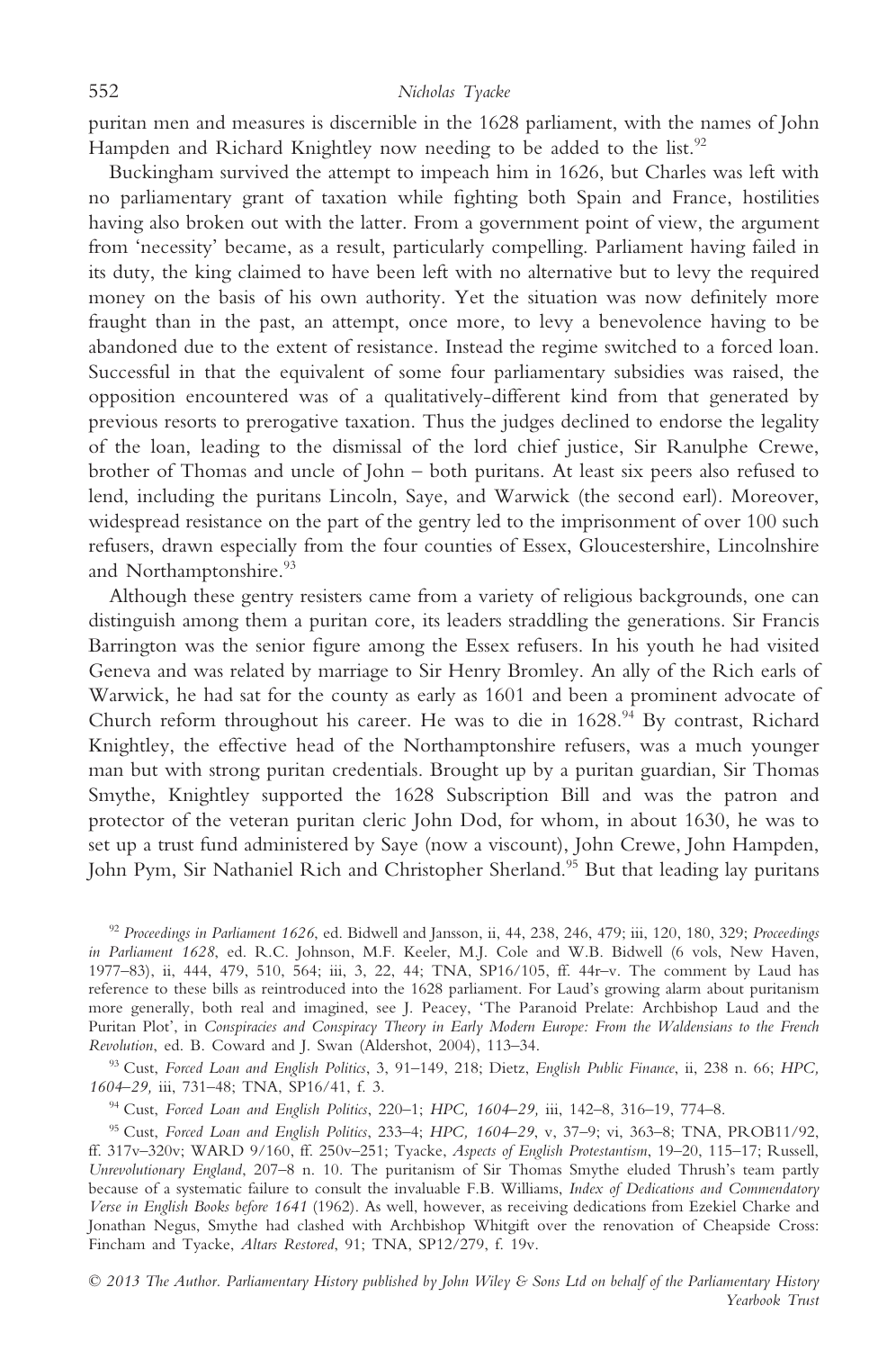should have been in the forefront of opposition to the forced loan was no accident. Barrington and Knightley were very much in the tradition of the Wentworths, father and son, and Nicholas Fuller. The 'liberty' which they were wont to invoke was not just a function of their understanding of the English constitution; rather, it was underpinned by a religiously-inspired antipathy to unjust rule.<sup>96</sup>

Crisis, however, was averted in 1628 by the decision of the king and his advisers to summon another parliament. Applying the Russell test, there was now a puritan majority in the Commons, the vote to sit on Ascension Day (22 May) being won by 116 to 104.<sup>97</sup> An impressively united front on the part of Commons and Lords, the proceedings ably compered by Sir Edward Coke, induced Charles to grant the Petition of Right, which effectively ruled out the raising of forced loans for the future. In return, parliament voted five subsidies. But this conciliatory mood was overshadowed two months later by the assassination of Buckingham. Moreover, the unresolved question of tonnage and poundage, together with the continuing agitation over Arminianism, served to wreck the ensuing 1629 session of parliament and usher in the Caroline 'personal rule'. Analysing these events, Russell identified the presence of a 'vocal minority' of MPs who were characterised by 'an ideological approach to politics'. He also linked this group with 'the future Providence Company', a body widely regarded by historians as having provided a base for critics of the regime during the 1630s. (Those being alluded to here are the likes of John Pym and Sir Nathaniel Rich.)<sup>98</sup> Although Russell apparently remained of the view that he was describing an essentially Caroline phenomenon, ideologically-motivated and vocal minorities of this kind can also be found operating throughout the Jacobean period and, indeed, earlier.<sup>99</sup> Furthermore, puritan colonists, alienated by the turn of both political and religious events in 1629, embarked shortly thereafter on a remarkable experiment in constructing a new polity across the Atlantic.100 It remains a moot point whether or not such activities constitute 'opposition'. Nevertheless, Peter Heylyn, preaching at Oxford in July 1630, was confident that the puritan 'faction' had now 'made themselves so strong a partie, that the maine counsels of state are crossed or carried by them'.<sup>101</sup>

Collective biography provides one of the basic building blocks for the writing of informed parliamentary history. So, too, does a firm grasp of institutional developments. We also need to guard against anachronistic assumptions derived from later periods.

<sup>98</sup> Russell, *Parliaments and English Politics 1621–1629*, pp. 424, 429.

<sup>96</sup> Tyacke, 'Puritan Paradigm', 527–50. As Sir Walter Earle put it, apropos the Petition of Right, 'the cause of justice is God's cause': *Commons Debates for 1629*, ed. Notestein and Relf, 18.

<sup>&</sup>lt;sup>97</sup> *CJ*, i, 901. The religious significance of this vote, however, is somewhat diminished by the knowledge that in 1628, the Commons also 'sat over Easter, Whitsun . . . and the Feast of St John the Baptist', a sense of time running out probably being the main consideration: *HPC, 1604–29*, i, p. lii n. 84.

<sup>99</sup> Tyacke, 'Puritan Politicians and King James VI and I, 1587–1604', 21–44; R. Cust, ' "Patriots" and "Popular" Spirits: Narratives of Conflict in Early Stuart Politics', in *The English Revolution c.1590–1720*, ed. Tyacke, 43–61.

<sup>100</sup> D.D. Hall, *A Reforming People: Puritanism and the Transformation of Public Life in New England* (New York, 2011); M.P. Winship, *Godly Republicanism: Puritans, Pilgrims and a City on a Hill* (Cambridge, MA, 2012); N. Tyacke, 'Godly Reformers of Church and State in New and Old England during the Seventeenth Century', *Reviews in American History*, xli (2013).

<sup>101</sup> A. Milton, *Laudian and Royalist Polemic in Seventeenth-Century England: The Career and Writings of Peter Heylyn* (Manchester, 2007), 25–6.